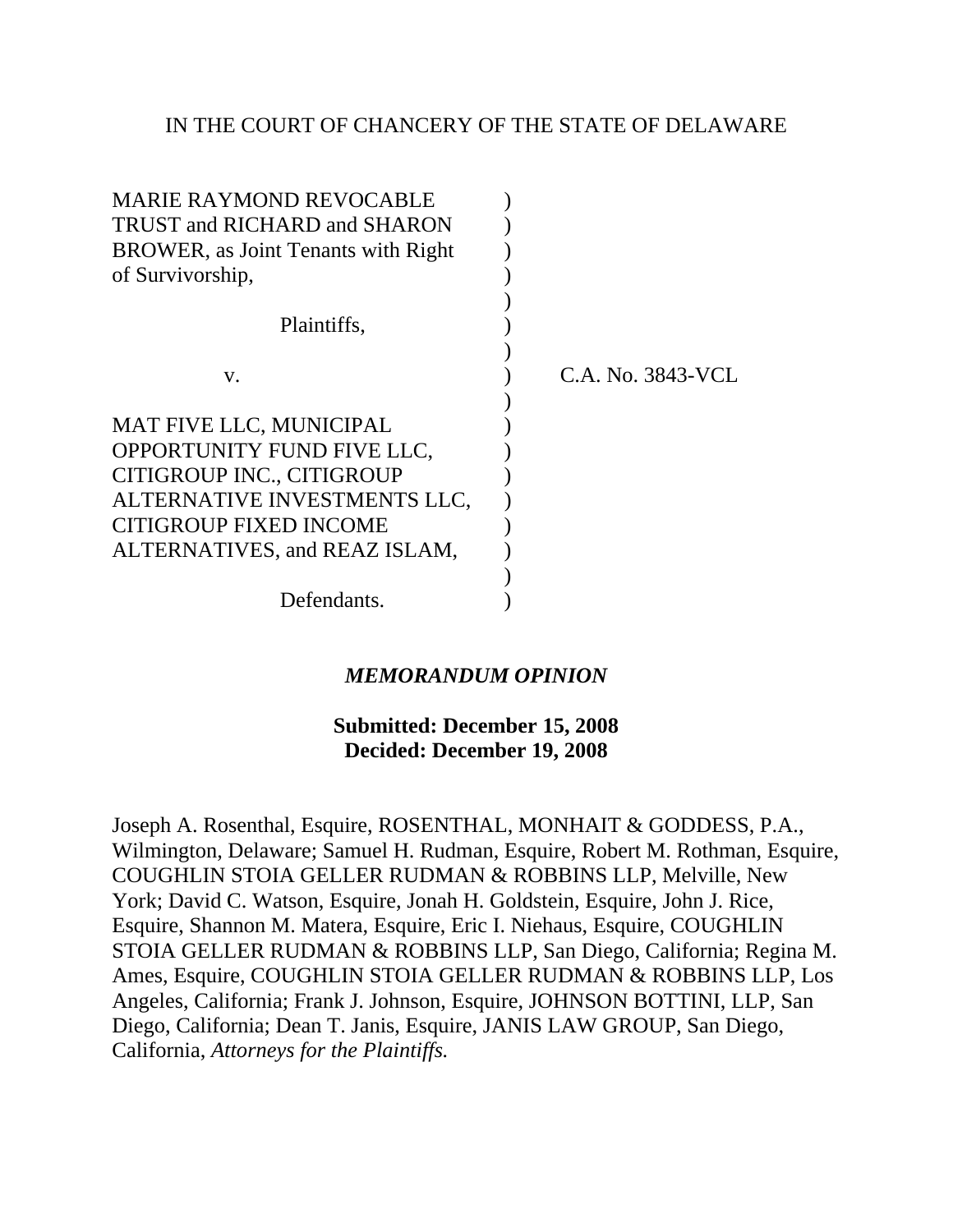David C. McBride, Esquire, Martin S. Lessner, Esquire, Christian Douglas Wright, Esquire, Kerrianne M. Fay, Esquire, YOUNG CONAWAY STARGATT & TAYLOR, LLP, Wilmington, Delaware; Brad S. Karp, Esquire, Charles E. Davidow, Esquire, Michael E. Gertzman, Esquire, Kristy M. Tillman, Esquire, Jonathan H. Hatch, Esquire, PAUL WEISS RIFKIND WHARTON & GARRISON LLP, New York, New York; Sean R. O'Brien, Esquire, ARKIN KAPLAN RICE LLP, New York, New York, *Attorneys for the Defendants.*

Henry A. Heiman, Esquire, Susan E. Kaufman, Esquire, COOCH AND TAYLOR P.A., Wilmington, Delaware; Laurence M. Rosen, Esquire, Phillip Kim, Esquire, THE ROSEN LAW FIRM P.A., New York, New York; Kirk B. Hulett, Esquire, Blake Muir Harper, Esquire, Sarah P. Weber, Esquire, HULETT HARPER STEWART LLP, San Diego, California, *Attorneys for the Proposed Intervenors.*

LAMB, Vice Chancellor.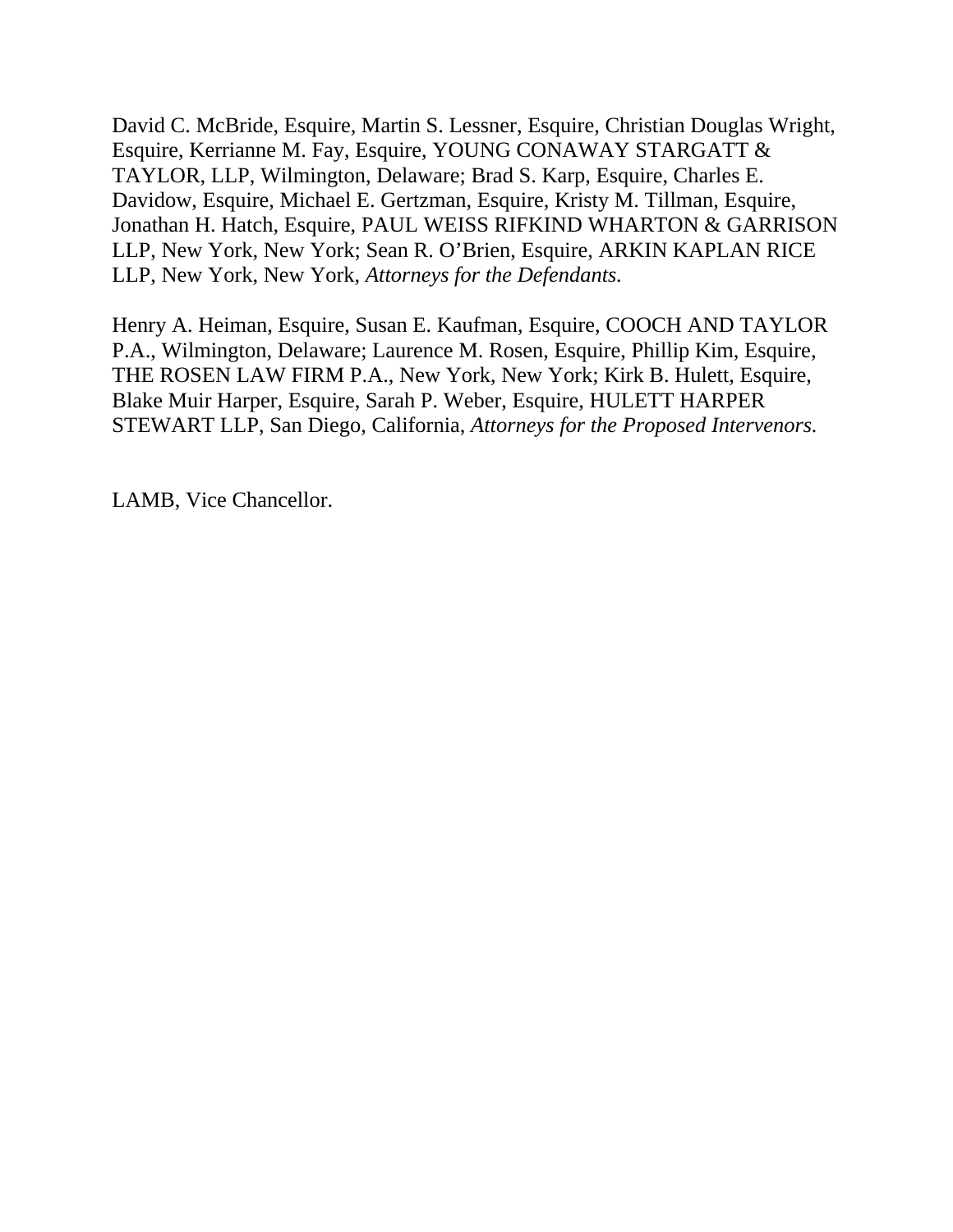In June of 2005, Citigroup or one of its affiliates formed MAT Five LLC, a fund created to invest in Municipal Opportunity Fund Five LLC ("MOF Five"). MOF Five was created to make economically leveraged investments in fixed-rate, tax-exempt municipal bonds. The various portfolios within MAT Five required a minimum investment of either \$250,000 or \$500,000 and shares in the portfolios were sold to over 1,000 high net worth investors. By February 2008, due in part to the weakening credit markets and a shift in the historical relationship between municipal bond rates and LIBOR swaps, MAT Five became insolvent and was unable to meet margin calls from its lenders. Shortly thereafter, Citigroup provided \$246 million to keep MOF Five and its affiliated funds, including MAT Five, afloat.

In May of 2008, a lawsuit against the defendants in this action was filed in the U.S. District Court for the Southern District of New York alleging breaches of fiduciary duty and violations of Section 12(a)(2) of the Securities Exchange Act of 1933 stemming from the marketing and alleged mismanagement of MAT Five. A similar claim was also filed in California. Later that month, MAT Five commenced a tender offer to acquire its shares and sent its investors a memorandum describing the offer.

1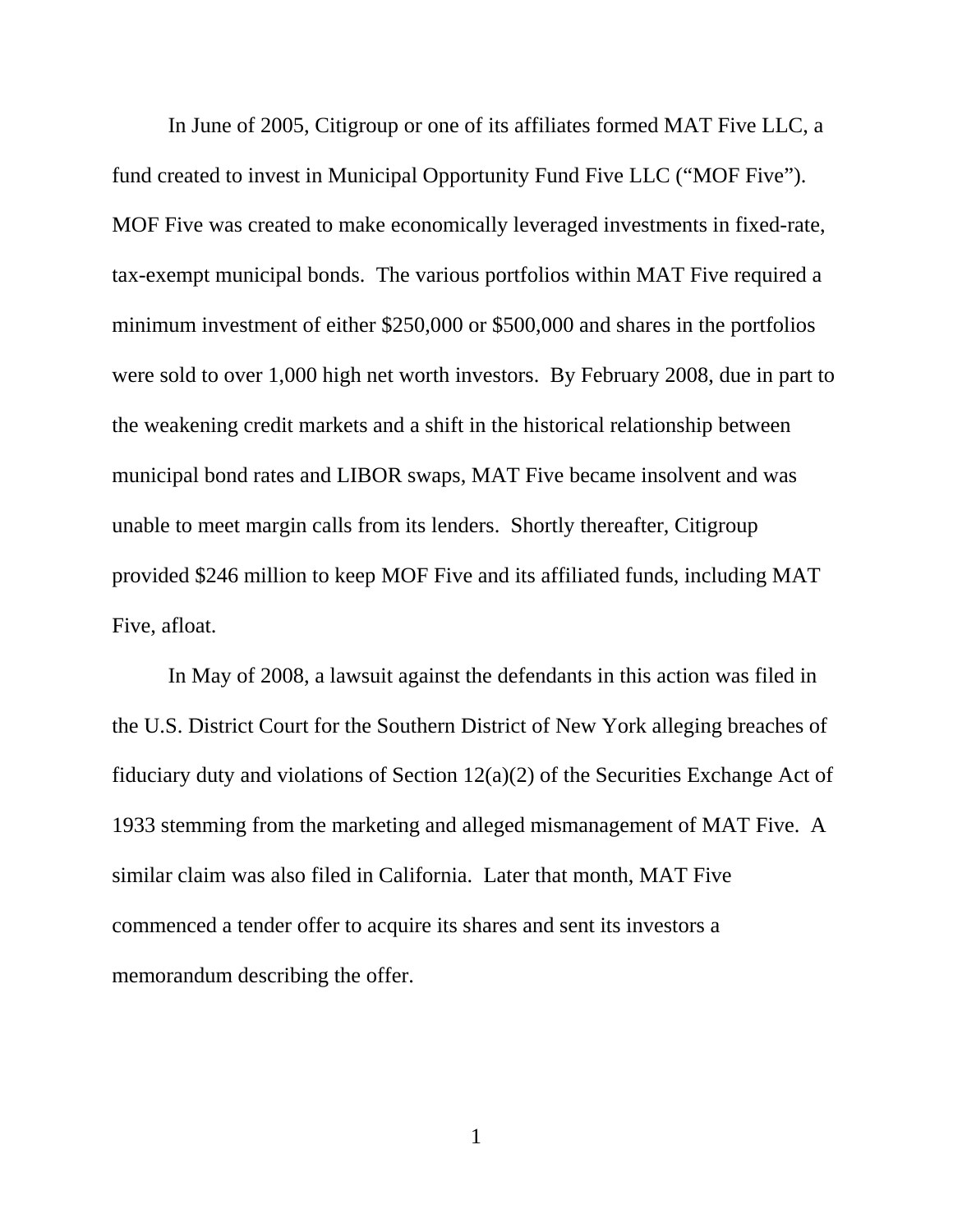In June of 2008, the plaintiffs filed this action alleging, among other things, that the defendants breached their fiduciary duties by failing to disclose all material facts in connection with the tender offer and that the tender offer was unfair to MAT Five investors.

Following a preliminary injunction hearing in this court, the parties entered into settlement negotiations. These negotiations ultimately resulted in a stipulation of settlement, pursuant to which the defendants are now making an amended tender offer to MAT Five investors. This amended tender offer includes significant additional disclosures, additional monetary consideration and expanded choices for MAT Five investors.

Exercising its business judgment, the court now concludes that the proposed settlement is fair and reasonable. In reaching this conclusion, the court considers and overrules objections that were lodged. In light of the continued extreme volatility in the nation's credit markets, it is apparent that MAT Five investors should be free to choose, in accordance with the terms of the proposed settlement, whether to accept the benefits of the amended tender offer or, instead, pursue other remedies against the defendants. Accordingly, the proposed settlement will be approved.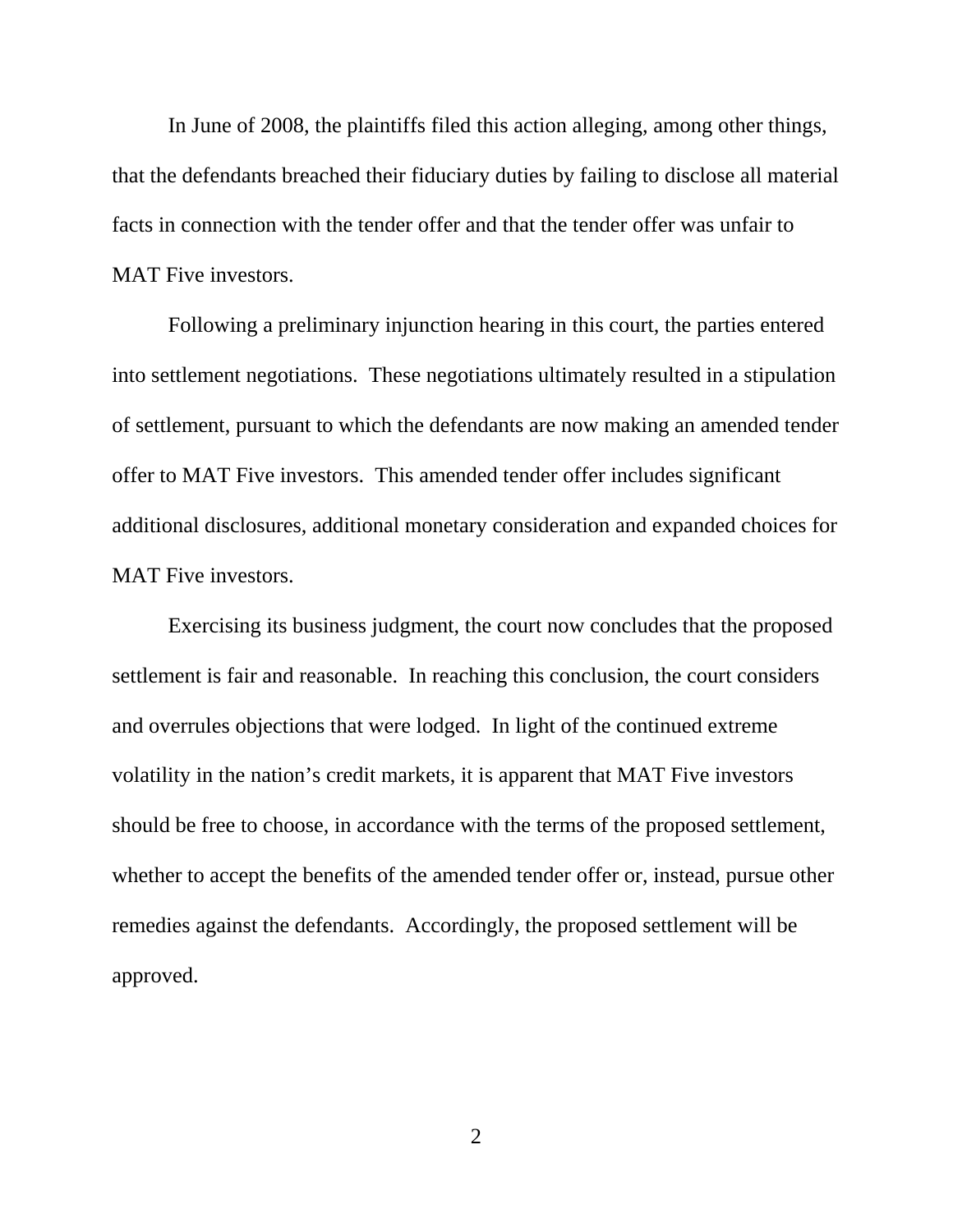**I.** 

### A. The Parties

The plaintiffs in this action are Marie Raymond Revocable Trust (f/k/a Carl and Karen Schafer Revocable Trust) and Richard and Sharon Brower. Marie Raymond purchased shares in the MAT Five National portfolio and the Browers purchased shares in the MAT Five California portfolio.

Defendant MAT Five LLC has four portfolios: (1) the National portfolio; (2) the National II portfolio; (3) the New York portfolio; and (4) the California portfolio. Each portfolio invests in a corresponding portfolio issued by defendant MOF Five. MAT Five and MOF Five were each formed by defendant Citigroup or one of its affiliates on June 10, 2005 as Delaware limited liability companies. Also defendants in this action are Citigroup Alternative Investments LLC ("CAI"), Citigroup Fixed Income Alternatives LLC ("CFIA"), and Reaz Islam. CAI is an indirect subsidiary of Citigroup, manages numerous products on behalf of institutional and high net worth investors, acts as the investment manager of MAT Five, and manages MAT Five under the supervision and control of Citigroup. CFIA specializes in the identification, development and management of alternative fixed-income products, is a business unit of CAI, and assisted in the sale of MAT Five shares. Defendant Islam served as Managing Director and Senior Investment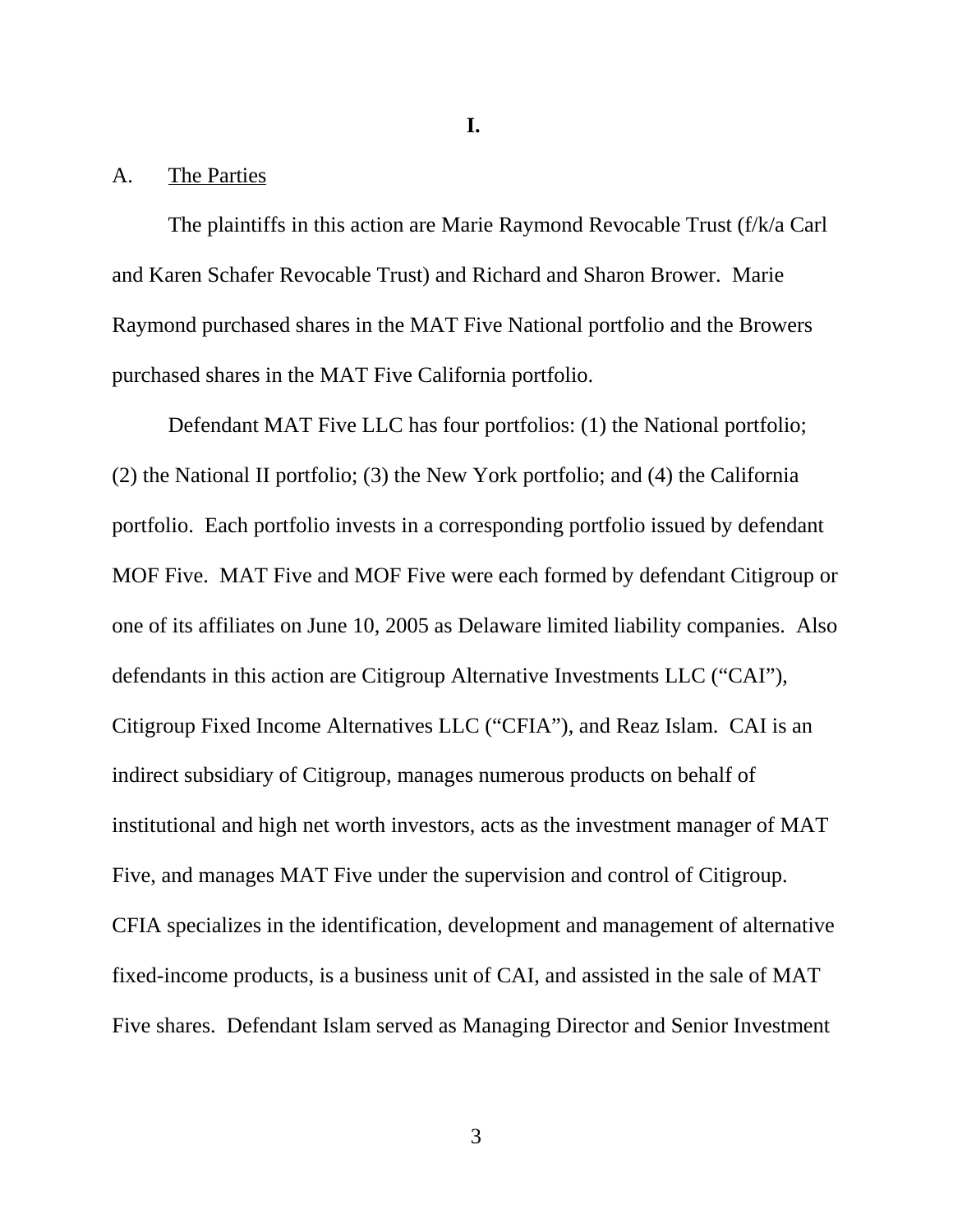Officer of CAI and the Managing Director of CFIA. Islam managed the day-today operations of MAT Five on behalf of CAI and announced his resignation in May of 2008.

## B. Background

MAT Five was formed on June 10, 2005. MAT Five's National portfolios required a minimum investment of \$500,000, while the California and New York portfolios each required a minimum investment of  $$250,000$ <sup>1</sup> According to its June 17, 2005 Private Placement Memorandum, MAT Five's investment objective was "to generate attractive after-tax returns through investments in limited liability company interests" issued by MOF Five, "a fund that makes economically leveraged investments in fixed-rate, tax-exempt municipal bonds" and which "will seek to mitigate the accompanying interest rate risks through proprietary hedging strategies."<sup>2</sup>

Citigroup, through its affiliates including CAI and CFIA, began soliciting investors in late 2006. Eventually, more than 1,000 investors agreed to commit in excess of \$800 million to the venture. Thus, capitalized, MAT Five began operations on February 14, 2007. For the quarter ending on June 30, 2007, MAT

<sup>&</sup>lt;sup>1</sup> For tax reasons, the California and New York portfolios invested in different bonds than the National portfolios, but the same basic investment strategy was employed uniformly across all of the MAT Five portfolios.

<sup>&</sup>lt;sup>2</sup> Private Placement Memorandum, MAT Five LLC, dated as of June 17, 2005 at i (the "MAT Five PPM"). The defendants also distributed a private placement memorandum for MOF Five on June 17, 2005 which contained disclosures similar to the MAT Five PPM.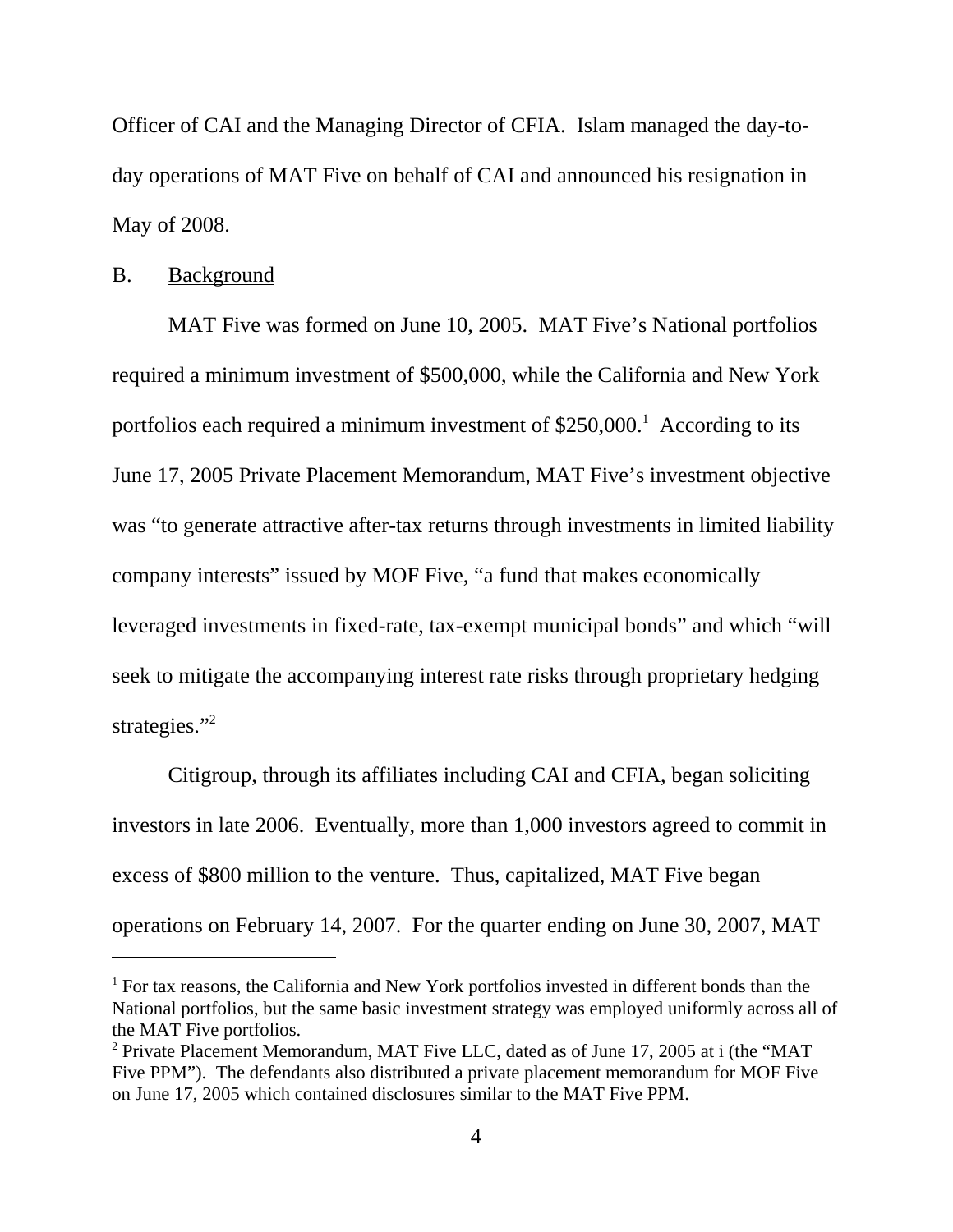Five's National portfolio posted slightly negative returns. The situation worsened with movement in the ratio between municipal bond yields and taxable bond yields, due in part to the sub-prime credit crisis. MAT Five reported year-to-date returns of -9.5% on September 30, 2007 and -17.08% in December 30, 2007.

In early 2008, the losses increased dramatically due in part to a sharp shift in the ratio between municipal bond rates and LIBOR swaps.<sup>3</sup> By February 29, 2008, MOF Five was insolvent and unable to meet its margin calls from its lenders, including a Citigroup affiliate. Citigroup responded quickly and within the next three days distributed \$246 million in cash to MOF Five to keep MOF Five and its affiliated funds, which included MAT Five, above water. The terms and conditions of the cash infusion had not been finalized at the time it was made. On March 20, 2008, the defendants sent a letter to investors which stated that the cash positions and net asset values of ASTA/MAT municipal arbitrage fund portfolios, which include MOF Five, had been severely affected by adverse conditions in the credit markets that spread into the municipal bond markets. The defendants informed investors that a cash infusion had been made to allow the fund to continue to operate.

<sup>&</sup>lt;sup>3</sup> "[O]n February 29, 2008, 20-year AAA insured municipal bonds were yielding 51 basis points more than LIBOR swaps, with a ratio of 110.8% (5.27% AAA insured 20-year municipal bond versus 4.76% 20-year LIBOR swaps), which were the highest levels ever recorded and up from 96.6% only three days earlier. At that time, the historical average of this ratio was approximately 83% since 1994." Amended and Restated Confidential Tender and Exchange Offer Memorandum and Memorandum of Settlement, MAT Five LLC National Portfolio, November 2008 at 6.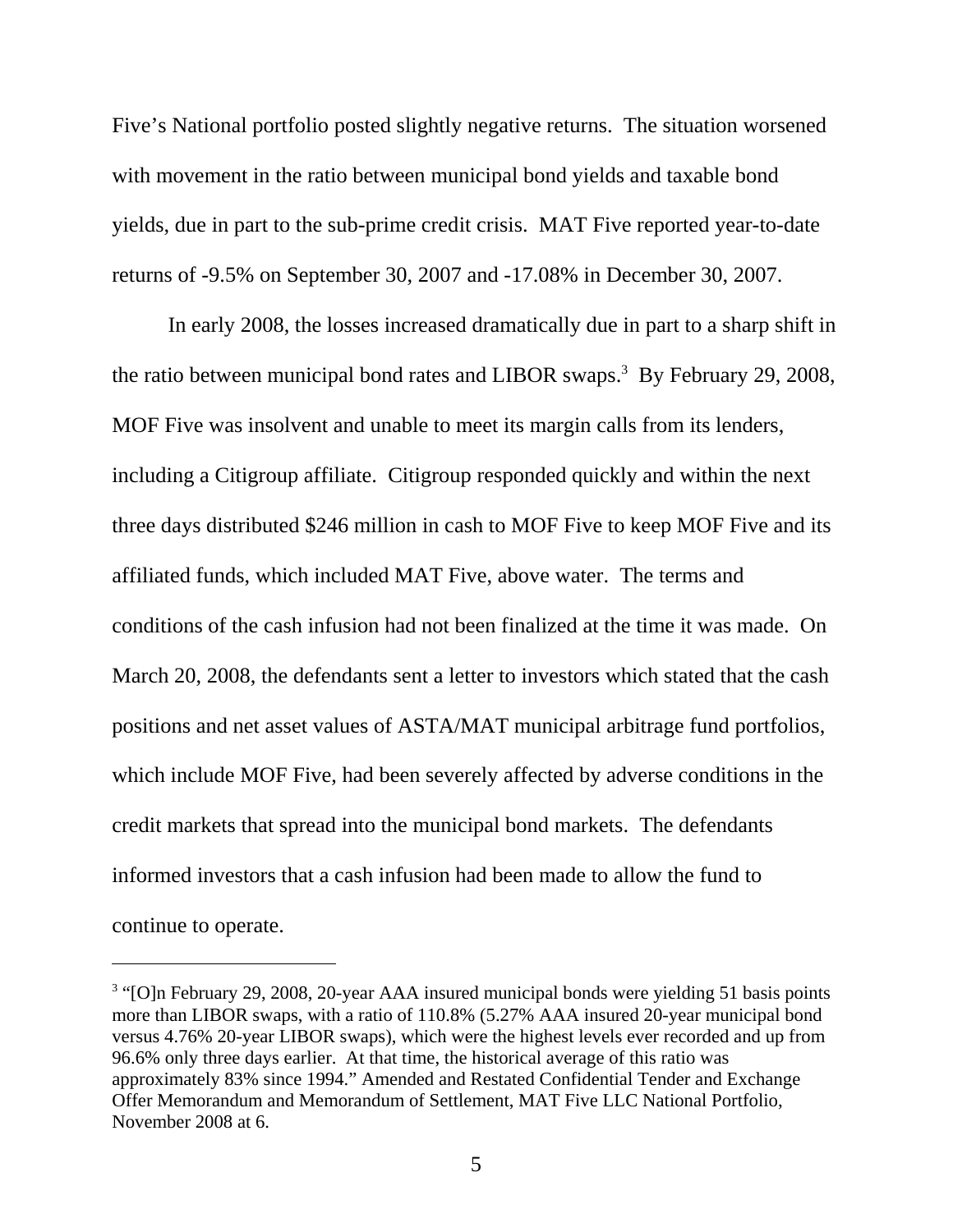In the ensuing period, Citigroup first determined that its investment would take the form of an equity infusion into MOF Five, priced at the net asset value of that entity at the time. This resulted in Citigroup becoming the owner of over 97% of the equity of MOF Five and the original investors (through MAT Five) becoming the owners of somewhat less than 3% of that equity. Following a series of internal discussions, Citigroup determined to make a number of concessions for the purpose of significantly improving the economics of the deal to the original investors. Among other things, Citigroup agreed to reallocate to the MOF Five shares owned by MAT Five 75% of the increase in value that Citigroup experienced between March 1 and April 30, as debt markets returned to a more normal condition. Citigroup also agreed that for periods after April 30, 2008, it would reallocate a significant portion of the interest income otherwise allocable to its shares in MOF Five to those owned by MAT Five. These reallocations substantially benefitted the original shareholders of MAT Five. Finally, Citigroup determined to fund a tender offer by MAT Five to acquire shares held by the original investors.

On May 1, 2008, a putative class action was filed against MAT Five, Citigroup, and Islam in the U.S. District Court for the Southern District of New York. The complaint in that case alleges breaches of fiduciary duty and violations of Section 12(a)(2) of the Securities Exchange Act of 1933. On June 23, 2008,

6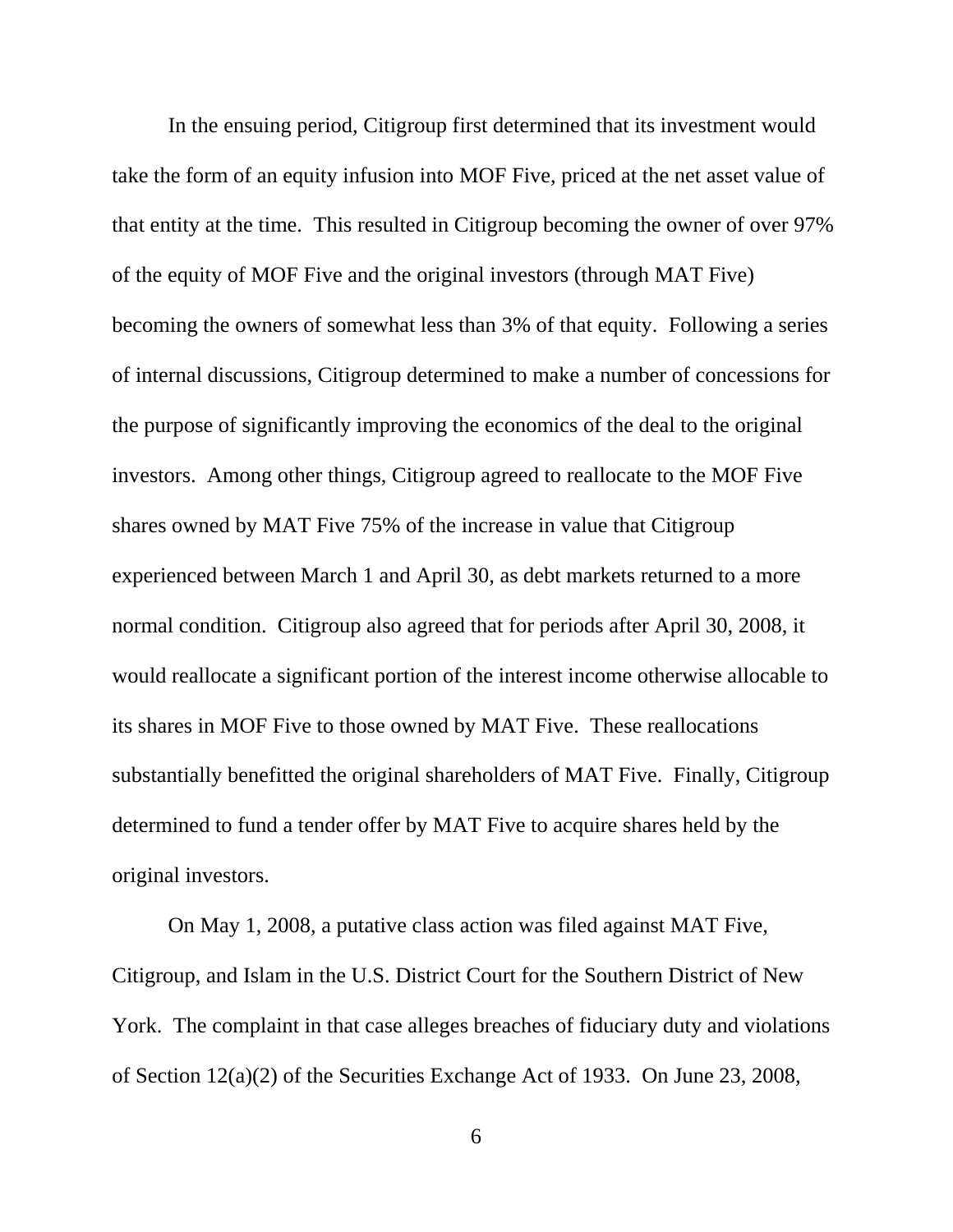another action was filed by additional investors making similar allegations. On July 9, 2009, that court appointed a lead plaintiff and consolidated those actions.<sup>4</sup> In California, another MAT Five investor filed a putative class action against the defendants in state court, also based in part on alleged violations of Section  $12(a)(2).$ <sup>5</sup>

On May 29, 2008, MAT Five commenced its tender offer and sent investors a memorandum describing the offer. Pursuant to the tender offer memorandum, MAT Five offered investors the opportunity to tender shares in exchange for a cash payment equal to the April 30, 2008 NAV of those shares plus one new participation share for each share tendered.<sup>6</sup> The terms of the tender offer also required an investor who wished to participate to execute and deliver an unconditional release discharging any and all claims against the defendants and certain affiliated entities relating to or arising from the acquisition, disposition, or ownership of shares of MAT Five. The tender offer was set to expire on July 15, 2008.

<sup>4</sup> *MAT Five Securities Litigation*, No. 08-4152 (S.D.N.Y.).

<sup>5</sup> *Goodwill v. MAT Five LLC, et al.*, Civ. 474209 (Cal. Super.).

 $6$  The participation share entitled the holder to receive: (1) the net interest income that would have been attributable to the tendering investor's shares tendered; and (2) upon liquidation of the MAT Five or other defined participation events, the investor's pro rata share of 75% of the excess of the aggregate proceeds of the participation event minus the purchase price of Citigroup's shares in MOF Five plus the cost of capital.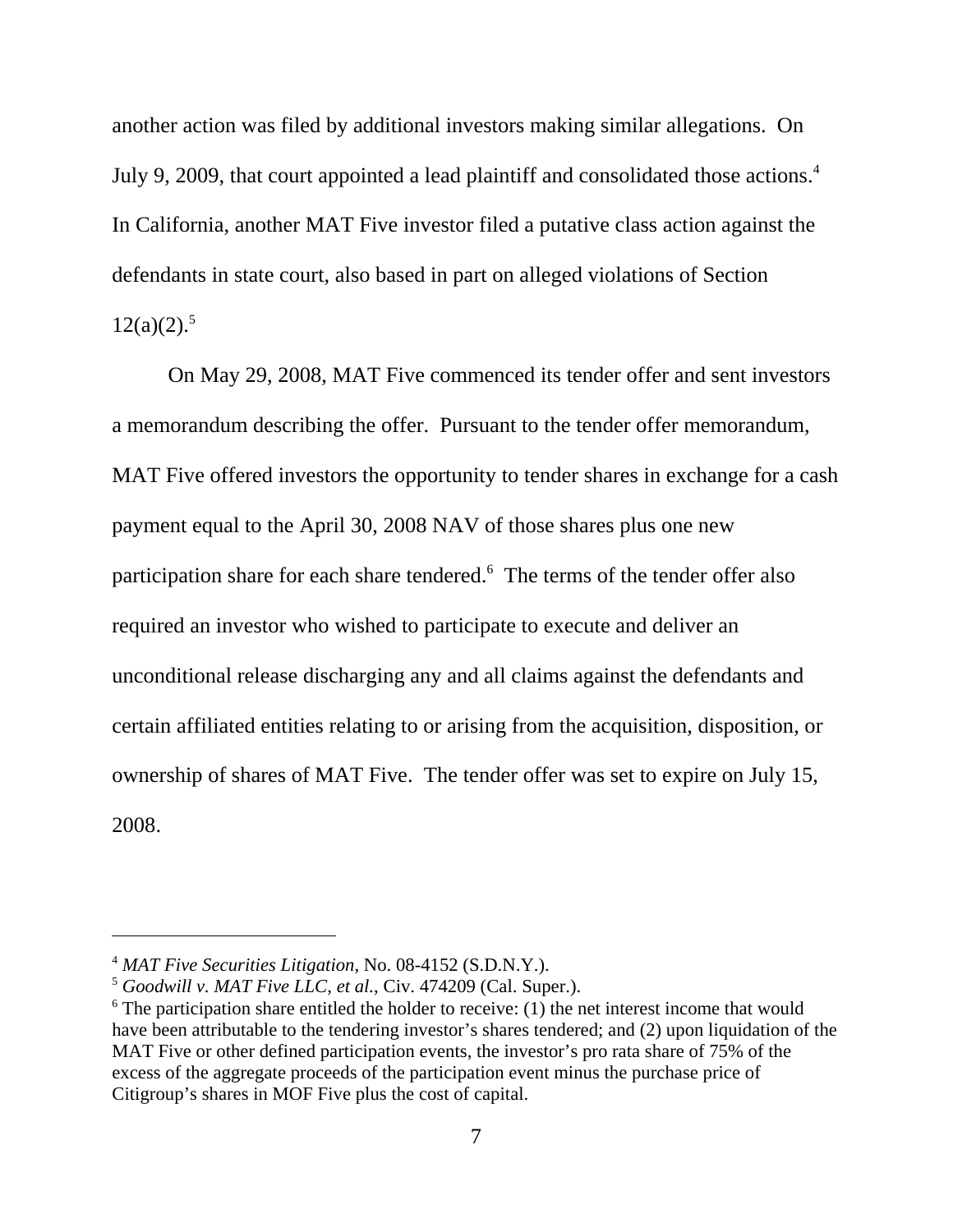The plaintiffs filed their complaint in this action on June 19, 2008 alleging, among other things, that the defendants breached their fiduciary duties to the plaintiffs and other investors by failing to disclose all material facts in connection with the tender offer. The complaint also alleged that the tender offer was unfair to MAT Five investors. On the same day the plaintiffs filed the complaint, they moved for expedited proceedings and a preliminary injunction. On June 26, 2006, this court granted the motion to expedite and scheduled a preliminary injunction hearing.

On July 15, 2008, the court held the preliminary injunction hearing. Without ruling on the motion, the court indicated that the disclosures in the tender offer memorandum appeared insufficient and that it would enjoin the transaction if the disclosures were not promptly supplemented. Shortly after the hearing, the defendants agreed to extend the expiration date of the tender offer and to supplement the disclosures. On August 7, 2008, the defendants sent the plaintiffs draft supplemental materials.<sup>7</sup> Unsatisfied by the defendants' amendments to the disclosure materials, the plaintiffs filed a second preliminary injunction motion. The court set an August 19, 2008 hearing date, which it later canceled at the request of the parties who were then engaged in settlement negotiations.

 $<sup>7</sup>$  The revised offer gave the defendants the right to void the participation shares if any court or</sup> other regulatory body invalidated any portion of the release. This provision was later removed from the offer.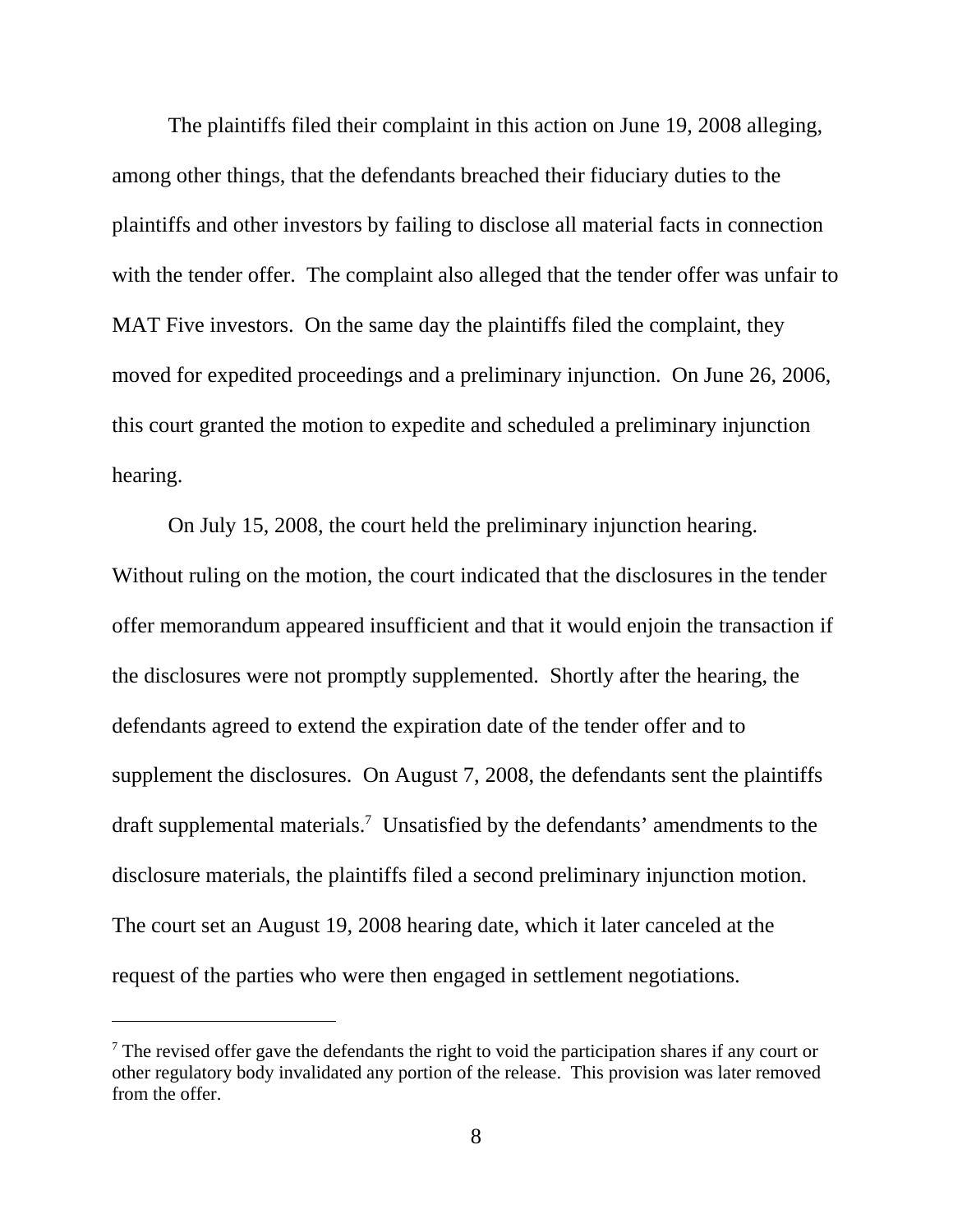On October 17, 2008, the parties entered into a memorandum of understanding, which set forth the primary terms of the settlement. The parties finalized the terms of the settlement and filed a stipulation setting forth those terms on November 10, 2008. At that time, the parties applied for an order conditionally certifying an opt-out class pursuant to Court of Chancery Rule 23(b)(3) and directing that notice be given of a hearing to be held on December 15, 2008 to consider whether or not to approve the settlement. As defined in the stipulation of settlement and the court's preliminary order of class certification, all those who serve as named plaintiffs in any other pending litigations and those who have already begun arbitration cases arising out of their MAT Five investment are excluded from the definition of the class and need take no further steps to preserve their right to continue to prosecute such other action.

In compliance with the court's preliminary order, the defendants delivered to investors the Notice of Pendency of Class Action, Proposed Settlement of Class Action, and Settlement Hearing (the "Notice") and the Amended and Restated Confidential Tender and Exchange Offer Memorandum and Subscription Agreement ("Amended Exchange OM") corresponding to each portfolio of MAT Five. The defendants sent the Notice and the Amended Exchange OM by

9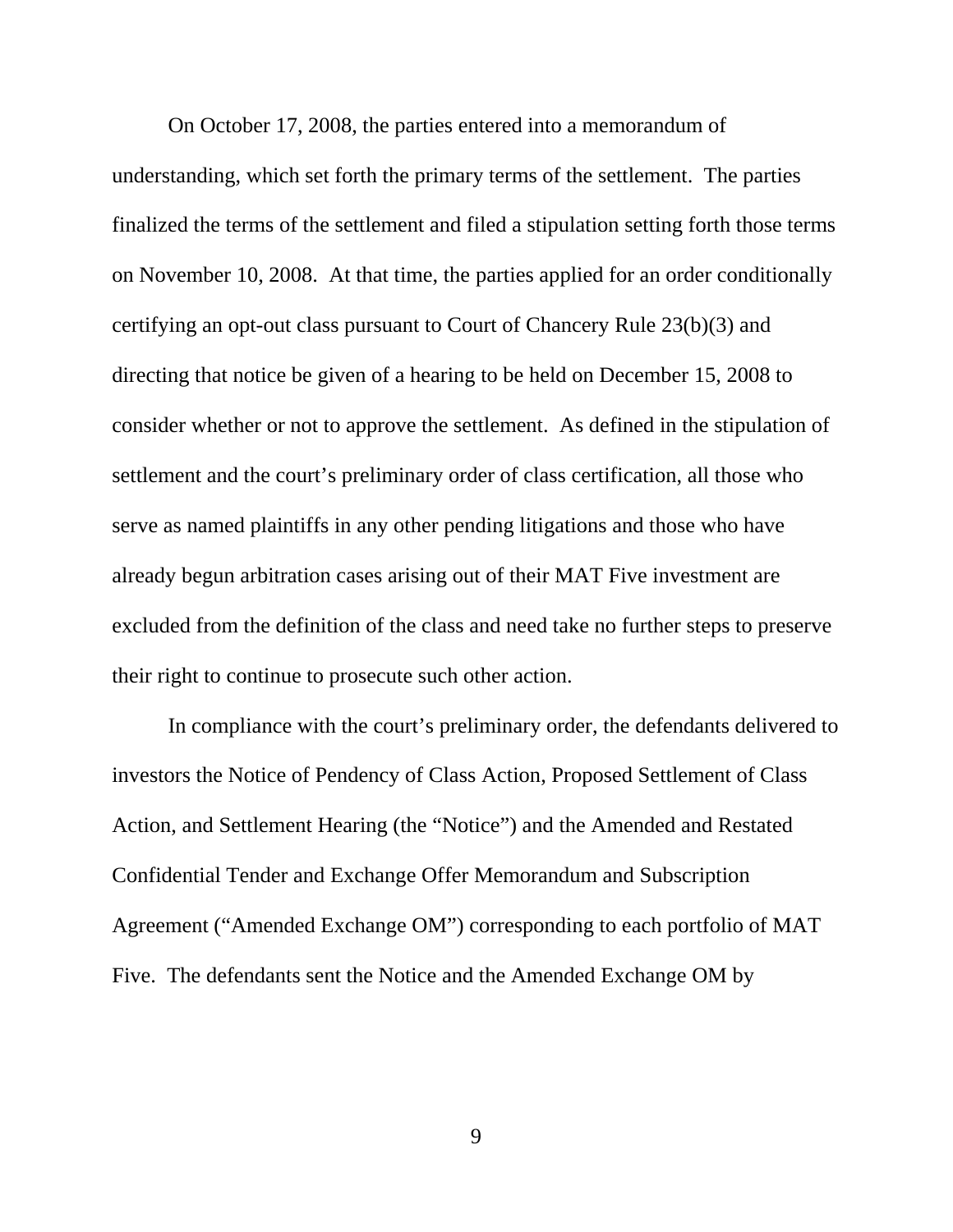overnight mail so that each investor would receive the materials at least 30 days before the settlement hearing.<sup>8</sup>

The principal components of the proposed settlement consist of substantially revised disclosures in the Amended Exchange OM and certain substantive changes to the tender offer itself. In short, instead of the original choice to tender or not, the settlement provides investors with four distinct options. These are summarized as follows:

Option 1: Tender and receive, in exchange for each MAT Five share held,

(i) a cash payment equal to the July 31, 2008 NAV (which includes the Special

Interest Allocation<sup>9</sup> and the Basic Interest Allocation<sup>10</sup> through the date such

settlement NAV has been calculated);<sup>11</sup> (ii) a payment of \$0.05 from Citigroup;

<sup>&</sup>lt;sup>8</sup> The deadline to opt out was December 5, 2008, giving investors at least 20 days from receipt of the materials to choose that option.

<sup>&</sup>lt;sup>9</sup> "Special Interest Allocation" means, for all periods starting May 1, 2008, the product of (i) the number of the holder's Existing Shares (or Participation Shares or Interest Shares, as applicable) divided by the baseline share count; and (ii) the sum of (A) 99% of the net interest income that would otherwise be allocable to the Citigroup MOF Shares from MOF Five's net interest income up to an amount corresponding to an interest income yield on the NAV of the Citi MOF Investment of two percent per annum (without compounding); and (B) 50% of the net interest income that would otherwise be allocable to the Citigroup MOF Shares from MOF Five's net interest income in excess of that amount.

<sup>&</sup>lt;sup>10</sup> "Basic Interest Allocation" means allocations of a portion of MAT Five's net interest, based on the baseline share count.

<sup>&</sup>lt;sup>11</sup> The parties agreed that the settlement NAV would be the higher of (i) the July 31, 2008 NAV or (ii) the last calculated month-end NAV prior to the date of Notice to the Class. Because the NAV as of July 31, 2008 was higher than the last calculated month-end NAV prior to the date the notice to the class was sent out, the settlement NAV equals the NAV as of July 31, 2008.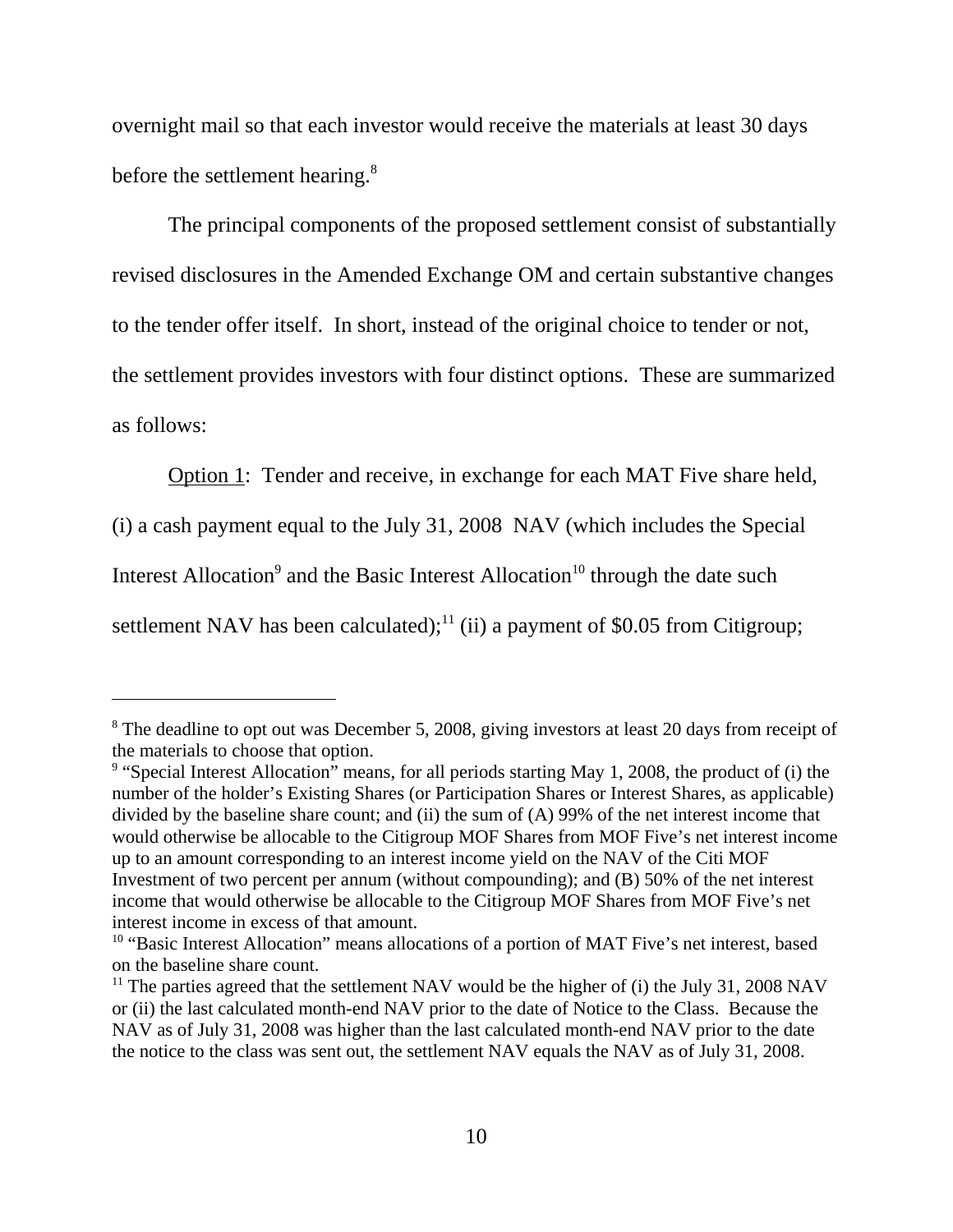and (iii) a new security of MAT Five (the "Interest Share") entitling the holder to retain the Special Interest Allocation and Basic Interest Allocation that would otherwise have been allocated to MAT Five share so exchanged from the date immediately following the date as of which the settlement NAV is calculated.

Option 2: Retain all MAT Five shares (which will be entitled to the Special Interest Allocation and the Basic Interest Allocation) until MAT Five resumes optional redemptions of Existing Shares, at which time such holders may elect redemption in exchange for the then-current NAV, inclusive of any Special Interest Allocation and Basic Interest Allocation up to the time of such redemption; and, in addition, receive a payment of \$0.05 per share from Citigroup. Class members who make this election will not be entitled to any Interest Share, and the NAV of their Existing Shares will continue to be subject to gains and losses.

Option 3: Elect to receive the consideration offered in the original tender offer.

All persons who elect Options 1, 2, or 3 are required to provide a full release to the defendants and their related entities, broad enough to cover all claims that have been asserted in the New York federal action and the California state action.

Option 4: Opt out of the settlement. Holders who make this election will continue to hold their shares which will continue to be allocated the Special

11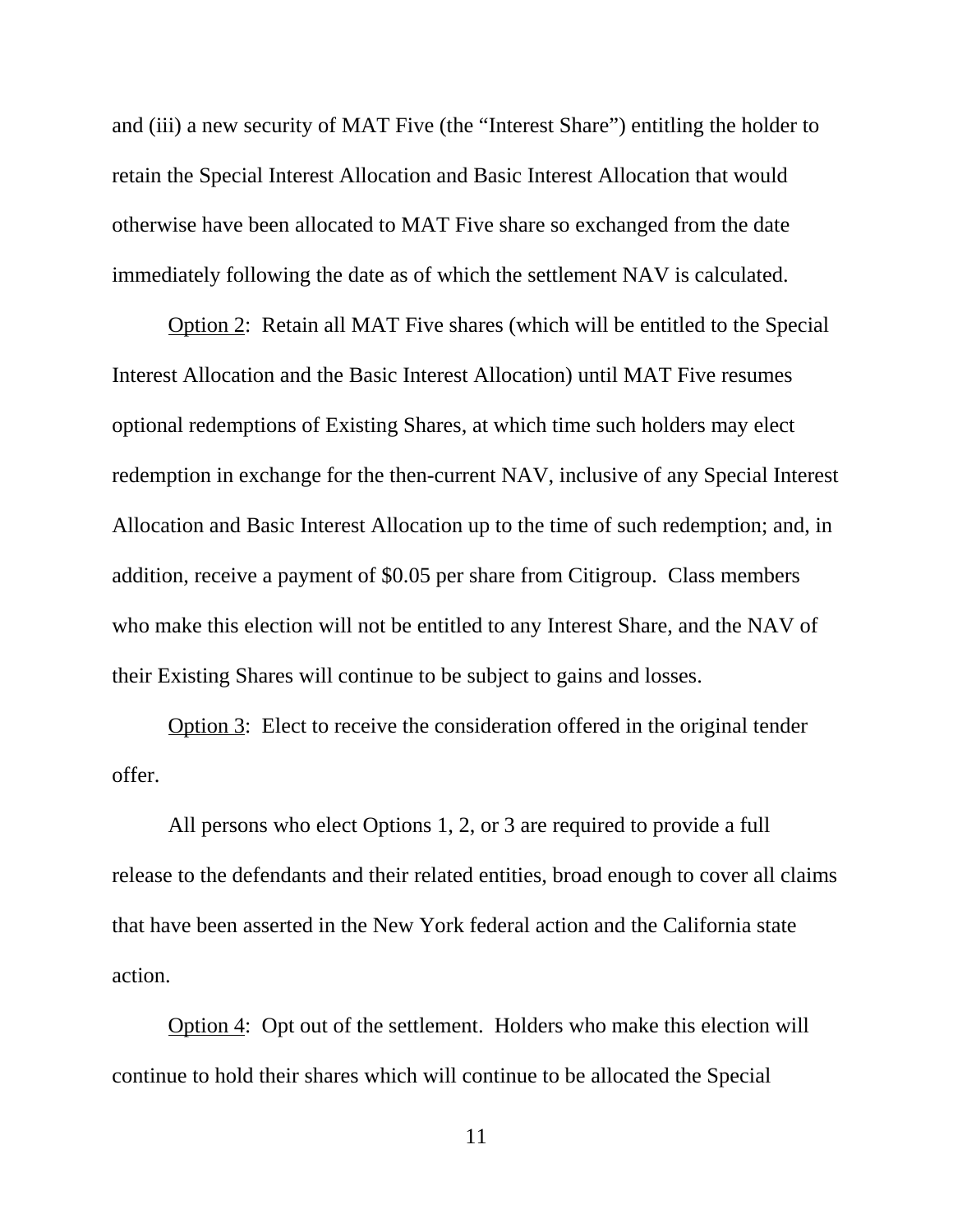Interest Allocation and Basic Interest Allocation. Investors who opt out of the settlement will not be required to give a release and will be free to pursue whatever claims they have.

On November 21, 2008, the Michael Joel Stone Revocable Trust and Albeco, Inc. (together, "Stone") moved to intervene. Stone is the lead plaintiff in the New York federal securities action. Five days later, Robert Whitson filed an objection to the settlement and the proposed award of attorneys' fees in this case.12 Stone, Whitson, Daniel Smith<sup>13</sup> and Eric Goodwill<sup>14</sup> filed objections to the settlement. Stone and Goodwill opted out of the settlement, while Whitson and Smith did not.

This is the court's opinion denying the motion to intervene, overruling the objections, and approving the proposed settlement.

### **II.**

#### A. The Motion To Intervene

Stone, the plaintiff in the New York federal case against the defendants, seeks to intervene for the purpose of objecting to the settlement. The plaintiffs explicitly excluded Stone from the settlement class, but gave Stone the opportunity

<sup>12</sup> Whitson invested \$1 million in the MAT Five National portfolio. On November 26, 2008, Whitson requested the production of documents. The defendants provided Whitson with over 100,000 pages of documents by the date requested, December 3, 2008.

<sup>&</sup>lt;sup>13</sup> Smith invested \$250,000 in the MAT Five California portfolio.

<sup>&</sup>lt;sup>14</sup> Goodwill is the named plaintiff a California state court lawsuit styled *Goodwill v. MAT Five LLC, et al.*, Civ. 474209 (Cal. Super.).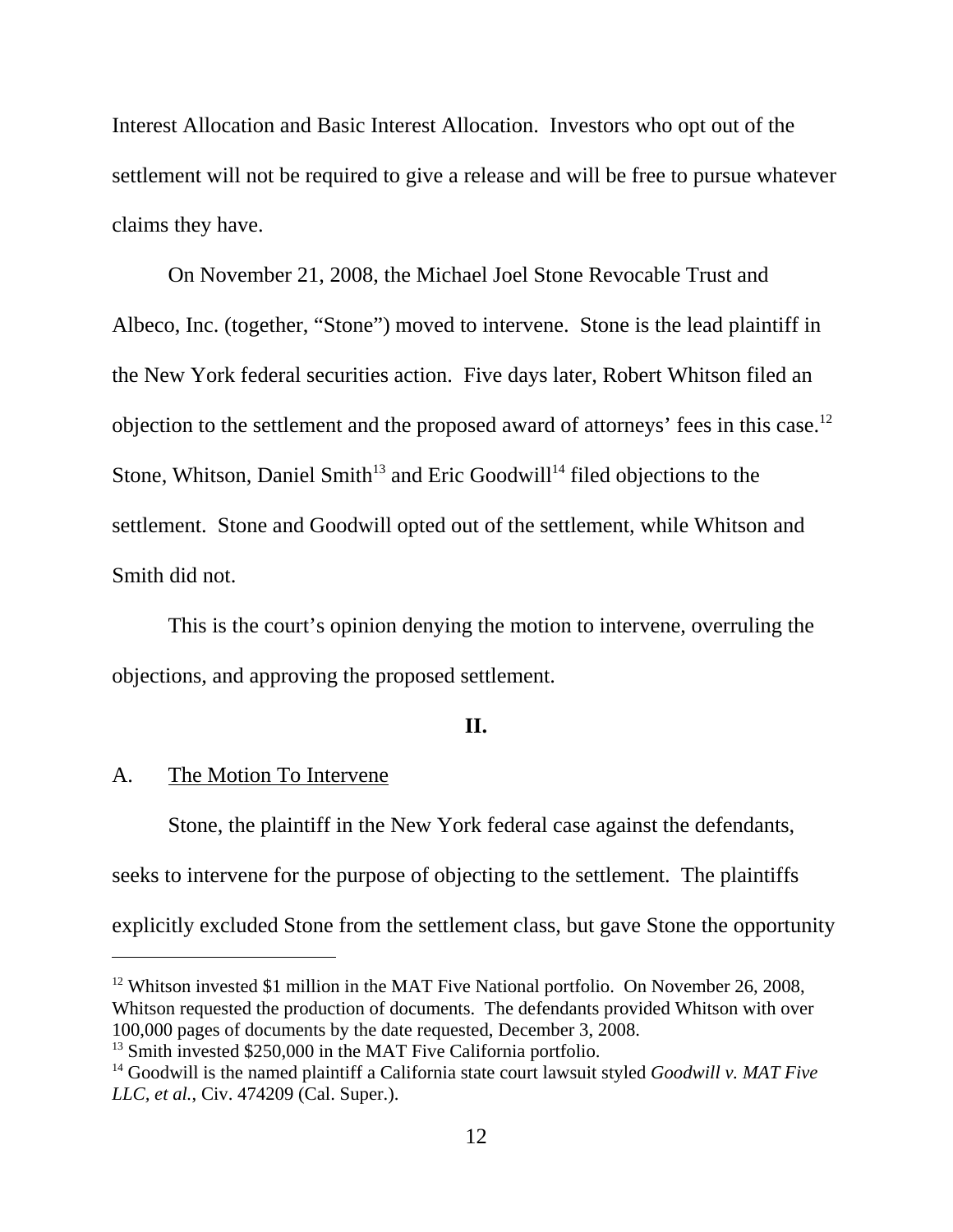to opt in and join the class. Stone now seeks to object to the settlement without opting in and risking approval of the settlement, which would release its claims in New York and elsewhere. Stone's proposed intervention is not permitted under Delaware Court of Chancery Rule 24 and the relevant case law. Therefore, Stone's motion to intervene will be denied.

Initially, Stone asserts that it should be able to intervene as of right under Court of Chancery Rule 24(a). Rule 24(a) provides:

(a) Intervention of Right. Upon timely application anyone shall be permitted to intervene in an action: (1) When a statute confers an unconditional right to intervene;<sup>15</sup> or  $(2)$  when the applicant claims an interest relating to the property or transaction which is the subject of the action and the applicant is so situated that the disposition of the action may as a practical matter impair or impede the applicant's ability to protect that interest, unless the applicant's interest is adequately represented by existing parties.

In assessing a motion made pursuant to Rule  $24(a)(2)$ , the court must first determine if the applicant has an interest at risk in the litigation. Stone argues that the interests at risk are the rights of the New York federal plaintiffs and the putative class it represents. Stone claims these rights will be adversely affected without intervention. The court finds that this settlement does not effect Stone's interests. As a non-class member, Stone is free to pursue its claims in federal court or elsewhere. Additionally, the opt-out provision of the settlement allows all other

<sup>&</sup>lt;sup>15</sup> Stone does not argue that any statute confers a right for it to intervene in this case.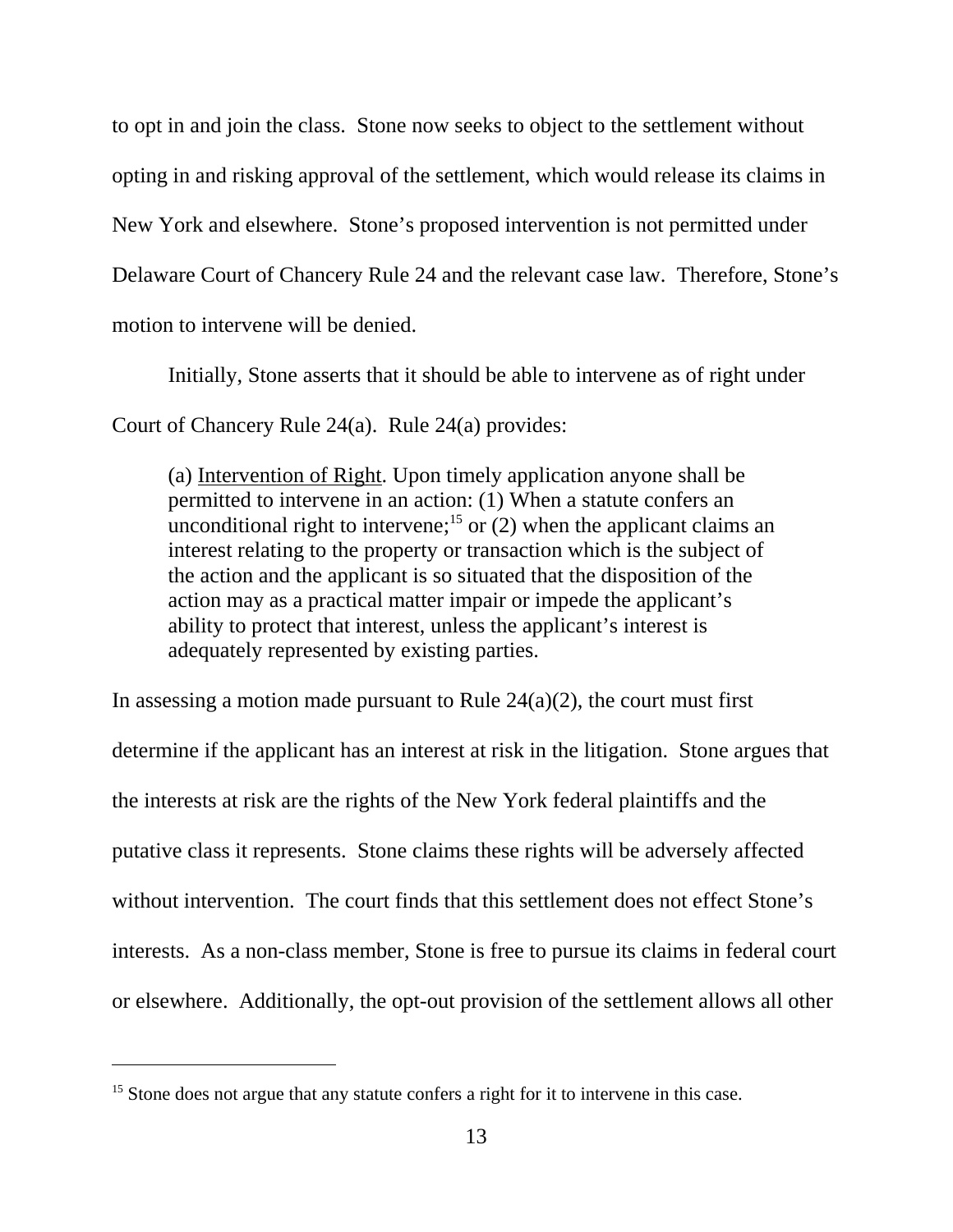investors to join Stone in pursuing those claims. In fact, the record reflects that a large number of investors, holding more than \$100 million face value of shares, have chosen to do so.

Additionally, Stone appears to argue it should be allowed to intervene to inform the class of the strength of the federal claims. The plaintiffs' counsel in this case informed the class of the pending federal action and considered the value of the federal claims in reaching the proposed settlement. Stone has the burden to show that counsel's representation has been inadequate in this respect, but has not done so. $16$ 

In the alternative, Stone argues that the court should exercise its discretion and allow it to permissively intervene under Rule 24(b). Rule 24(b) provides:

(b) Permissive Intervention. Upon timely application anyone may be permitted to intervene in an action: (1) When a statute confers a conditional right to intervene; or (2) when an applicant's claim or defense and the main action have a question of law or fact in common. In exercising its discretion the Court shall consider whether the intervention will unduly delay or prejudice the adjudication of the rights of the original parties.

While the federal action and this case have questions of law or fact in common, allowing intervention at this late date would unduly delay this action and prejudice those investors who wish to accept the tender offer and, thus, support the settlement. The parties have labored for months to craft a resolution to this dispute

<sup>16</sup> *Wion v. Nat'l Recreation Prods., Inc.*, 1980 WL 268059 at \*2 (Del. Ch. Dec. 5, 1980).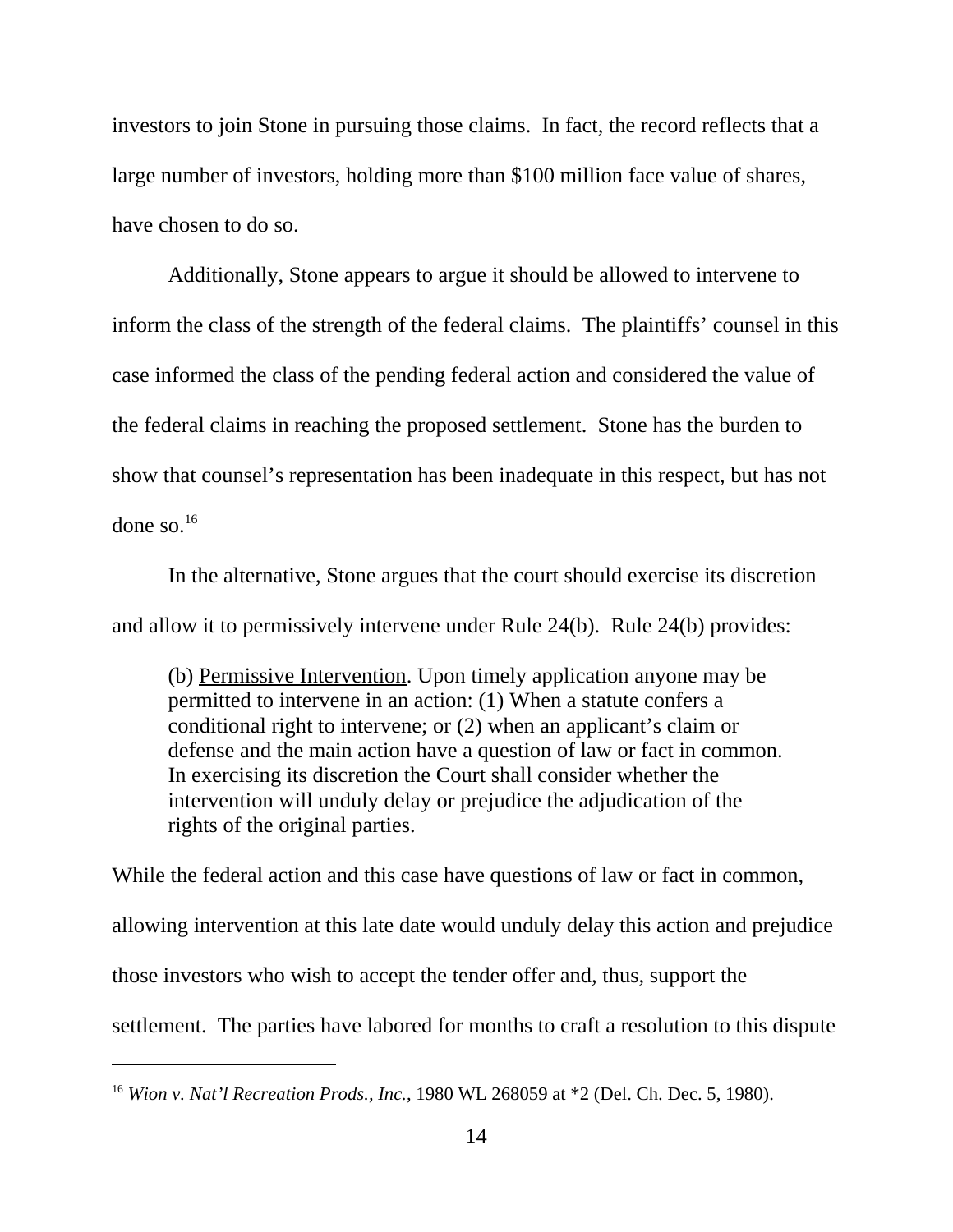and any delay would risk the unraveling of a settlement that provides substantial benefits to the investors.<sup>17</sup> Additionally, if the tender offer is not able to close before the end of the year, investors could be prejudiced by the delay in receiving the tax benefits attendant to the settlement. Accordingly, the court will not exercise its discretion to allow intervention by Stone.

In any event, the denial of Stone's motion to intervene is of little consequence. Stone wishes to intervene in order to object to the settlement. Stone shares counsel with other objectors to the proposed settlement, and its arguments are largely duplicative of the other objectors' arguments. Therefore, the essence of Stone's objections have been considered by the court in the course of evaluating the settlement.

## B. Class Certification: Rule 23(a)

In approving this settlement, the court must decide whether this action may be maintained as a class action under Court of Chancery Rule 23.<sup>18</sup> Rule 23(a) allows a representative to sue on behalf of a class only if:

 $17$  Federal courts, interpreting the federal counterpart to Rule 24(b), have found that the risk of unraveling a stipulation of settlement sufficient grounds to deny permissive intervention due to the potential for "undue prejudice" to the existing parties. *See, e.g., Empire Blue Cross & Blue Shield v. Janet Greeson's A Place for Us, Inc.,* 62 F.3d 1217, 1220 (9th Cir. 1995); *Orange County v. Air California*, 799 F.2d 535, 538 (9th Cir. 1986); *Scardelletti v. Debarr*, 265 F.3d 195, 204 (4th Cir. 2001), *rev'd on other grounds sub nom, Devlin v. Scardelletti*, 536 U.S. 1 (2002). Decisions which interpret the Federal Rules of Civil Procedure are "usually of great persuasive weight in the construction of parallel Delaware [Court of Chancery] rules." *Cede & Co. v. Technicolor, Inc.,* 542 A.2d 1182, 1191 n.11 (Del. 1988).

<sup>18</sup> *See Prezant v. De Angelis,* 636 A.2d 915, 920-24 (Del. 1994).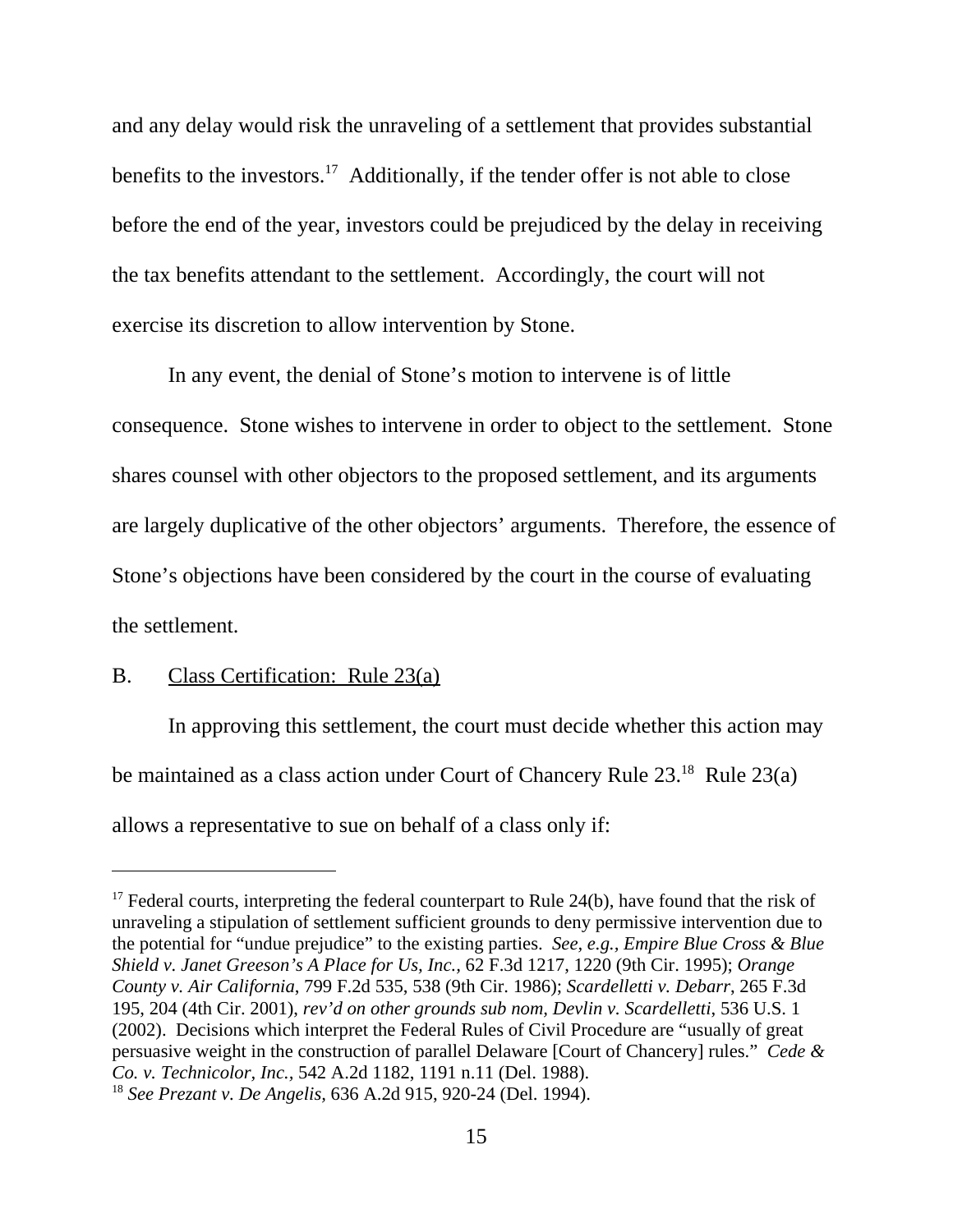(1) the class is so numerous that joinder of all members is impracticable, (2) there are questions of law or fact common to the class, (3) the claims or defenses of the representative parties are typical of the claims or defenses of the class, and (4) the representative parties will fairly and adequately protect the interests of the class.

The first and second requirements in Rule 23(a) focus on the characteristics of the proposed class, while the third and forth requirements focus on the characteristics of the proposed class representative.

### 1. Numerosity

There is no precise cutoff under the numerosity requirement, but "numbers in the proposed class in excess of forty, and particularly in excess of one hundred, have sustained the numerosity requirement."<sup>19</sup> The test is not whether joinder of all the putative class members would be impossible, but whether joinder would be practical.20 A showing of "strong litigational inconvenience" in the prosecution of claims by the proposed class members is sufficient.<sup>21</sup> The affidavit of Marie Noble, associate general counsel of CAI, indicates that there were 1,082 notices

<sup>19</sup> *Smith v. Hercules, Inc.*, 2003 WL 1580603, at \*4 (Del. Super. Jan. 31, 2003); *see also*, *Leon N. Weiner & Assocs., Inc. v. Krapf,* 584 A.2d 1220, 1225 (Del. 1991), *rev'd on other grounds,* 623 A.2d 1085 (Del. 1993); *Eisenberg v. Gagnon,* 766 F.2d 770, 785-86 (3d Cir. 1985). "Chancery Court Rule 23 is almost identical to Rule 23 of the Federal Rules of Civil Procedure. Accordingly, in construing Chancery Court Rule 23, we find persuasive authority in . . . the interpretation of that rule by the federal courts." *Nottingham Partners v. Dana*, 564 A.2d 1089, 1094 (Del. 1989).

<sup>20</sup> *Weiner,* 584 A.2d at 1225.

<sup>&</sup>lt;sup>21</sup> *Id.* (citations and quotations omitted).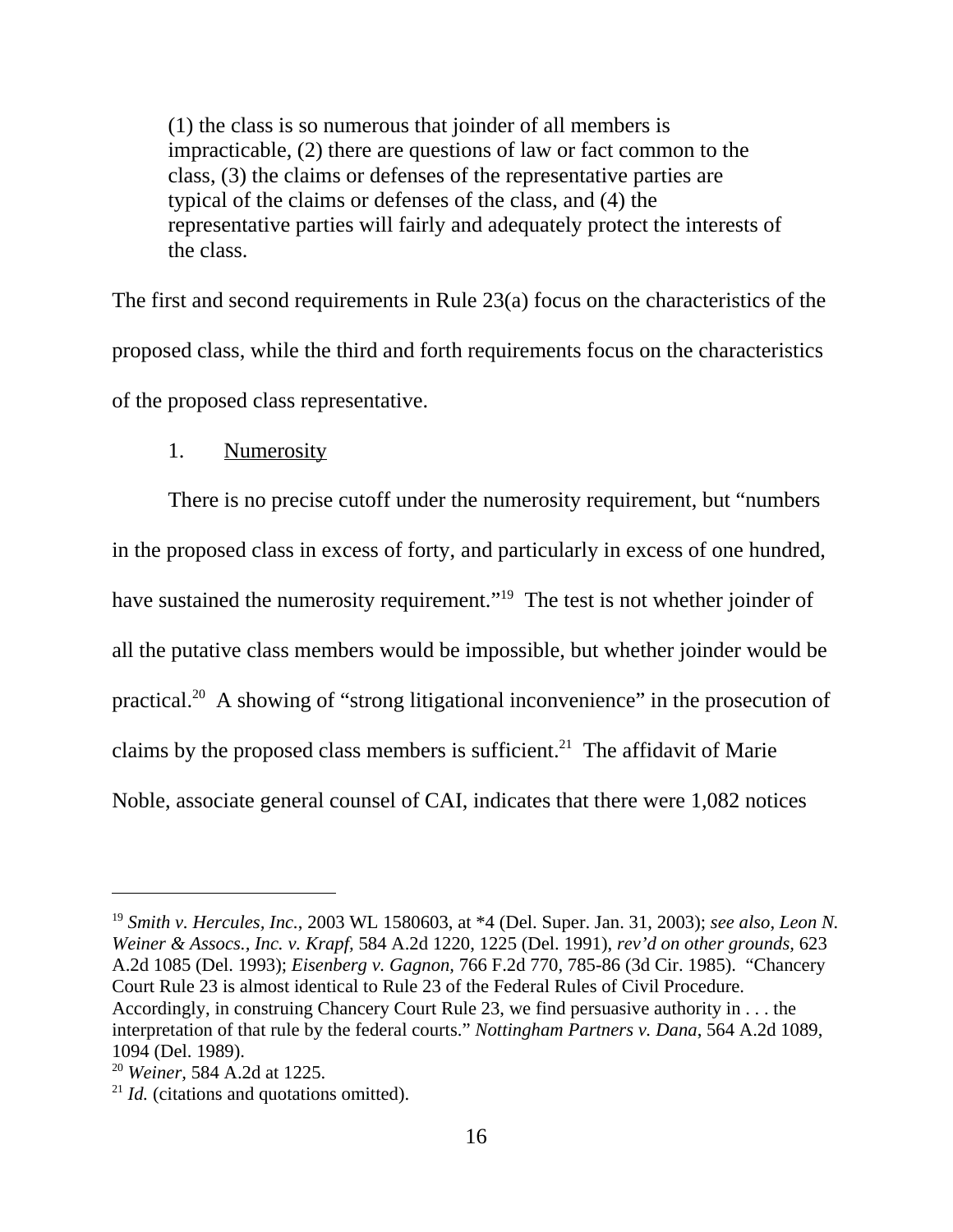mailed to class members.<sup>22</sup> Classes of far fewer than 1,082 potential members have satisfied the numerosity requirement.<sup>23</sup> The court sees no reason for a different result here and holds that the joinder over 1,000 members would be impracticable in this case.

### 2. Commonality

Next the court must determine whether common questions of law or fact exist. The commonality requirement of Rule 23(a) is satisfied "where the question of law linking the class members is substantially related to the resolution of the litigation even though the individuals are not identically situated."<sup>24</sup> The plaintiffs in this case allege injuries to all investors in the various MAT Five portfolios stemming from a common course of action by the defendants, including an alleged breach of the defendants' fiduciary duties owed to the class in connection with the original exchange offer. This is sufficient to meet the commonality requirement.

#### 3. Typicality

The typicality requirement mandates that "the legal and factual position of the class representative must not be markedly different from that of the members of the class."25 Here, the plaintiffs, like all class members, are investors in one or

 $22$  Noble Aff. ¶ 3.

<sup>23</sup> *See, e.g., Smith*, 2003 WL 1580603, at \*5 (approving a class of 106 members); *Weiner,* 584 A.2d at 1225 (approving a class of 203 members); *Eisenberg,* 766 F.2d at 785-86 (approving a class of 90 members).

<sup>24</sup> *Weiner*, 584 A.2d at 1225.

<sup>25</sup> *Id.*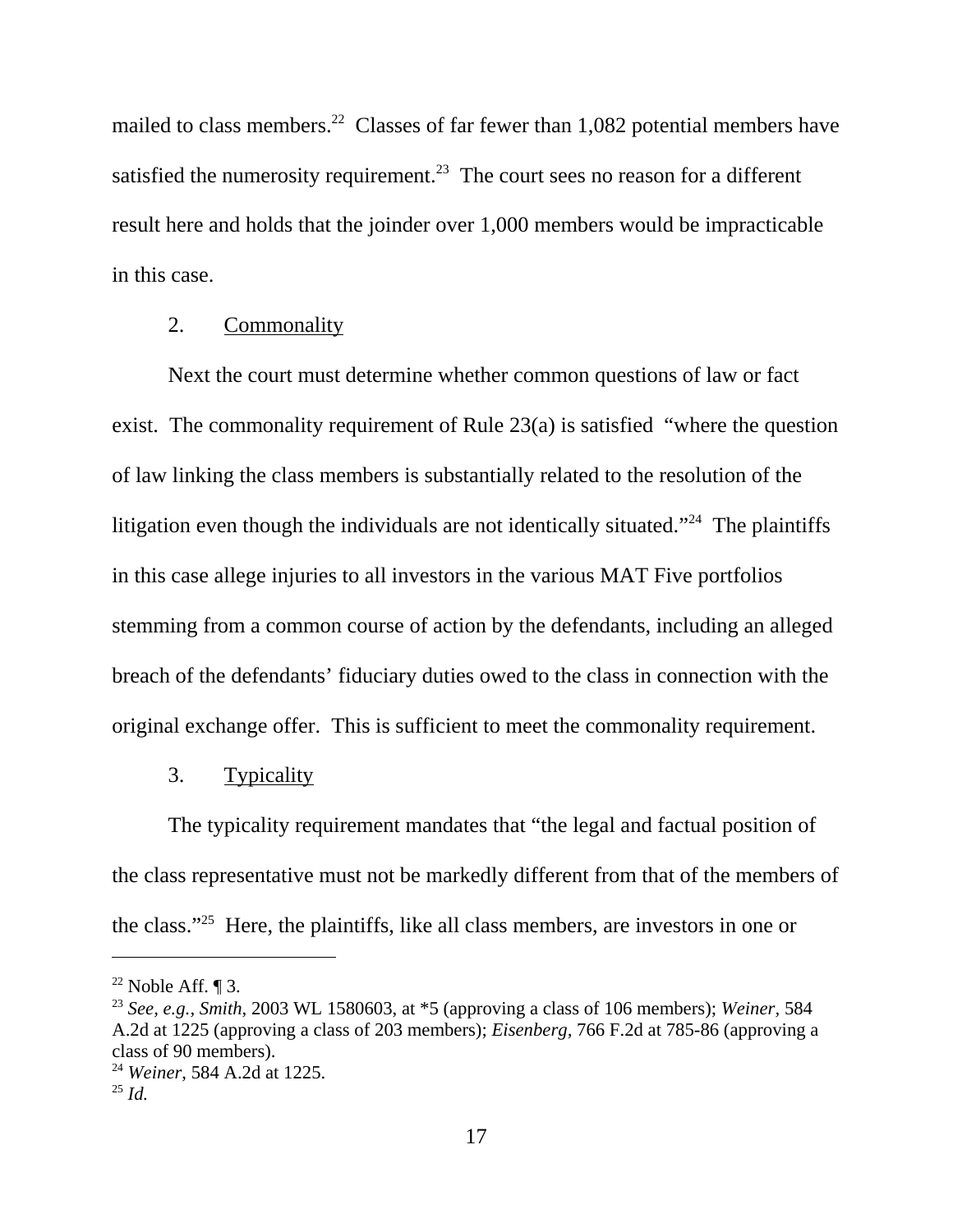more MAT Five portfolios. As side-by-side investors in the MAT Five portfolios, the claims and defenses of both the plaintiffs and the class arise from the same legal and factual foundation.<sup>26</sup> Therefore, the plaintiffs meet the typicality requirement.

## 4. Adequacy

Finally, the court must determine that the representative plaintiffs will fairly and adequately protect the interests of the class. No conflicts of interest appear to exist between the representative plaintiffs and the other class members. Additionally, the plaintiffs have retained competent counsel, experienced in class and corporate litigation. For those reasons, and without any substantiated argument to the contrary, the court finds the representative plaintiffs to be adequate class representatives.27

### C. Class Certification: Rule 23(b)(3)

In addition to the requirements set forth in Rule  $23(a)$ , the action must fall into one of the three categories in Rule 23(b) to be properly certified as a class action. The plaintiffs propose certification under Rule 23(b)(3) that requires a

 $26$  Although apparently the named plaintiffs in this action did not invest in the MAT Five New York portfolio, the claims and defenses available to the investors in that portfolio appear to mirror those available to investors in the other MAT Five portfolios in which the plaintiffs did invest.

<sup>27</sup> *See Hoffman Elec., Inc. v. Emerson Elec. Co*., 754 F. Supp. 1070, 1076 (W.D.Pa. 1991).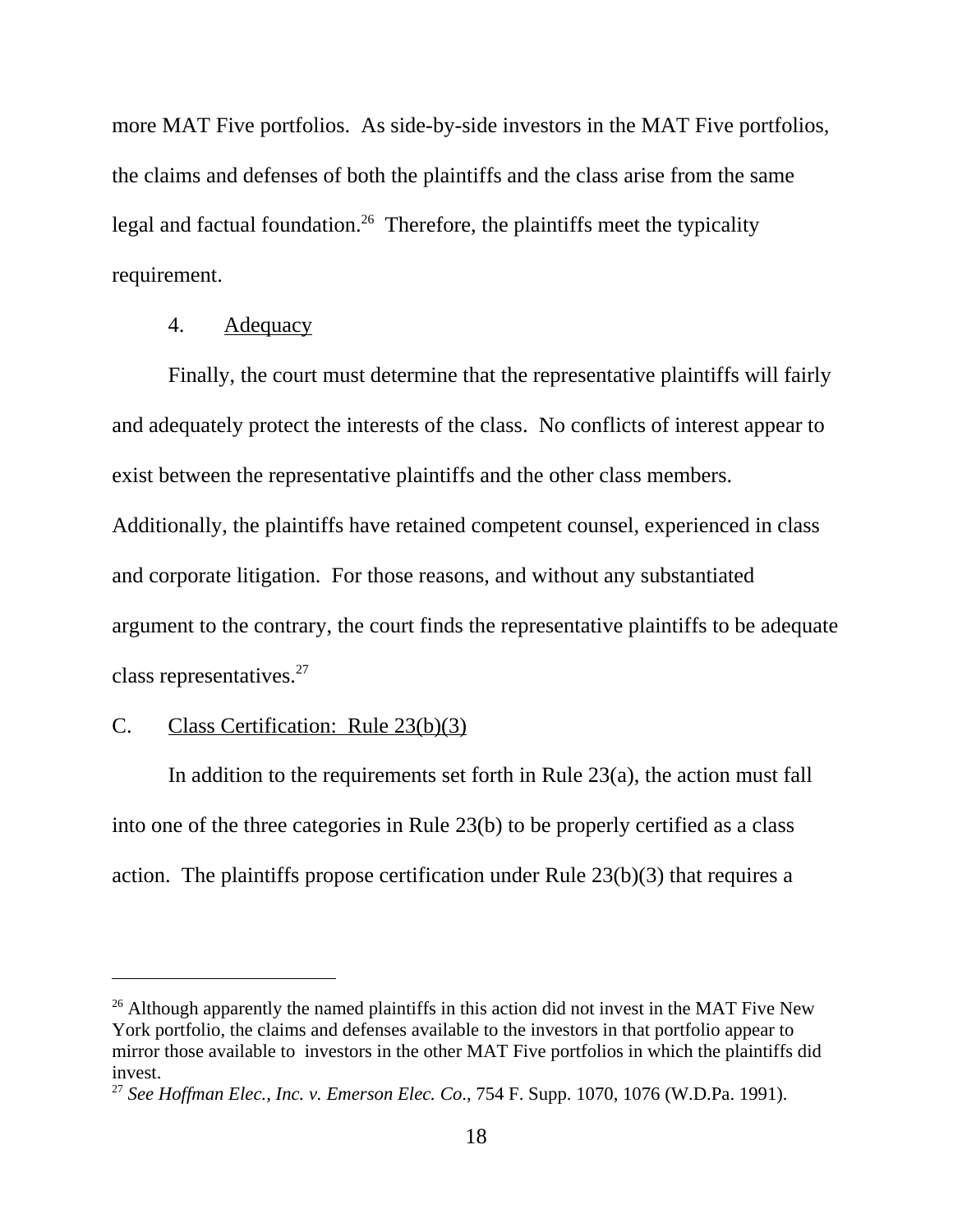finding "that the questions of law or fact common to the members of the class predominate over any questions affecting only individual members, and that a class action is superior to other available methods for the fair and efficient adjudication of the controversy."28 The questions of law and fact shared by the class clearly predominate over any individual concerns. As the investors in the MAT Five portfolios, the class members all received the same tender offer disclosure materials and all are facing a common tender and exchange offer decision. Rule 23(b)(3) is sometimes referred to as a "damage class action" and is often used in "those cases in which a class action would achieve economies of time, effort, and expense, and promote uniformity of decision as to persons similarly situated, without sacrificing procedural fairness or bringing about other undesirable results."29 This is such a case. A class action is a far superior method of resolution than the potential 1,082 separate lawsuits or the unwieldy joinder of the vast number of potential plaintiffs in this action.

If a class action is certified pursuant to Rule  $23(b)(3)$ , the class members must be given the best notice practicable under the circumstances, the opportunity to be heard and, in addition, the right to opt out.<sup>30</sup> Here, the defendants complied

<sup>28</sup> *See Nottingham Partners*, 564 A.2d at 1096.

<sup>29</sup> *Id.*

<sup>30</sup> Ch. Ct. R. 23(c)(2); *see also In re MCA, Inc. S'holder Litig.,* 785 A.2d 625, 635 (Del. 2001) ("In addition to adequate representation, absent class members must be afforded notice, an opportunity to be heard, and a right to opt out in order to be bound by a settlement.").The source of these rights appears to be the Due Process Clause of the United States Constitution.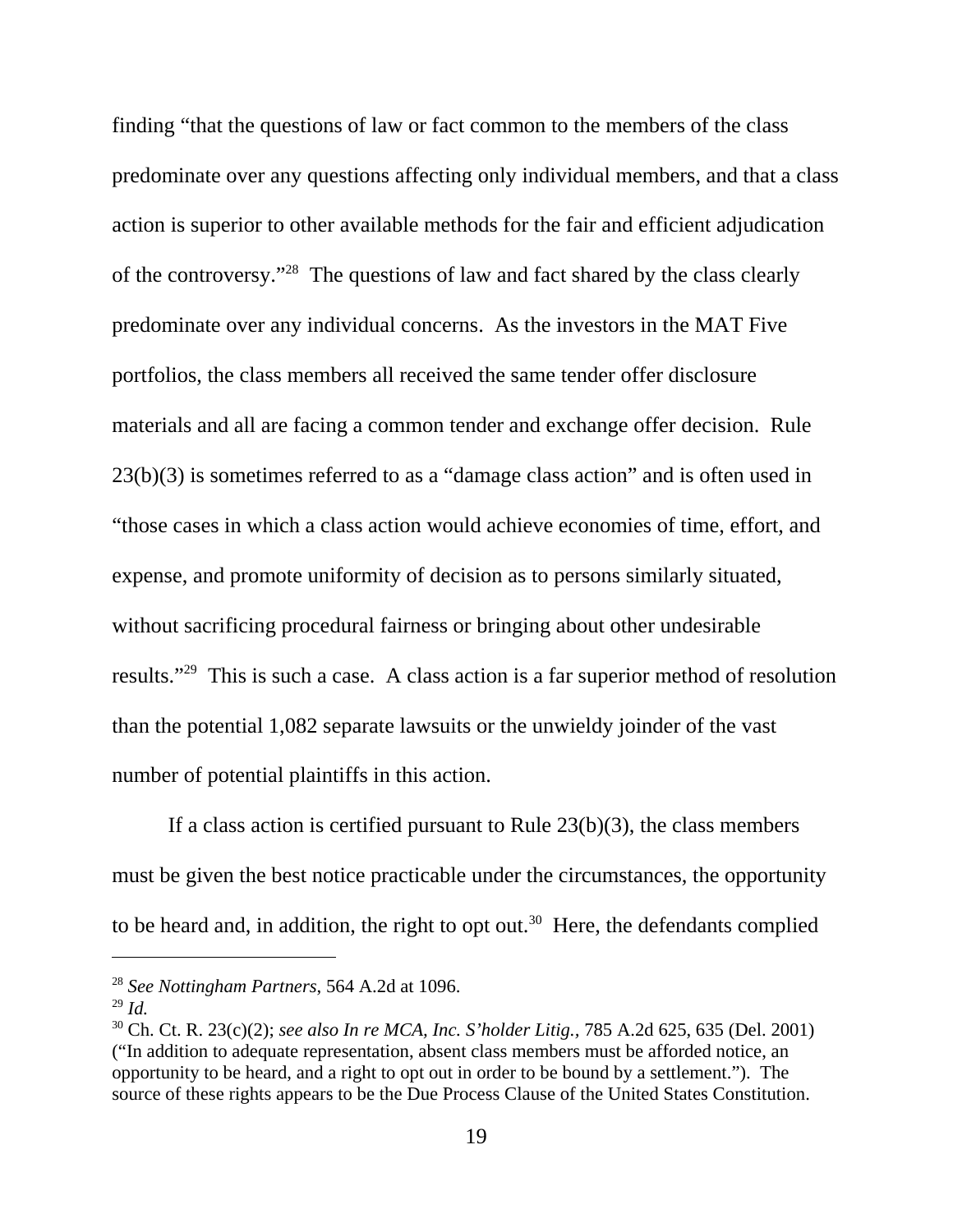with these requirements through the mailing on or about November 13, 2008 which included the best notice practicable under the circumstances and informed the class members of their right to be heard and to opt out of the settlement.<sup>31</sup> Thus, this action satisfies the requirements for certification under Rule 23(b).

#### **III**.

# A. The Legal Standard For Approving A Class Action Settlement

Rule 23(e) requires that the court approve class action settlements. There is no requirement that the court hold a trial as to the issues.<sup>32</sup> However, approval of a class action settlement requires more than a cursory scrutiny of the issues by the court.33 The court fulfills its duty under Rule 23 by exercising its sound business judgment in weighing and considering "the nature of the claim, the possible defenses to it, [and] the legal and factual obstacles facing the plaintiff in the event of trial."34 In considering the proposed settlement of a class action, the court must determine whether the settlement is fair and reasonable.<sup>35</sup> The proponent of the settlement has the burden of showing the fairness of the proposed settlement.<sup>36</sup>

*See, e.g., Phillips Petroleum Co. v. Shutts,* 472 U.S. 797, 812 (1985) (Holding that due process requires notice, an opportunity to be heard, and the right to opt out of a damages based class action settlement).

 $31$  Certain objectors dispute whether they were provided with a full and fair opportunity to opt out. This contention is addressed below.

<sup>32</sup> *Rome v. Archer,* 197 A.2d 49, 53 (Del. 1964).

<sup>33</sup> *Id.*

<sup>34</sup> *Id.*

<sup>35</sup> *See, e.g., Nottingham Partners*, 564 A.2d at 1102; *Polk v. Good*, 507 A.2d 531, 536 (Del. 1986); *Geller v. Tabas*, 462 A.2d 1078, 1082 (Del. 1983); *Krinsky v. Helfand*, 156 A.2d 90, 94 (Del. 1959).

<sup>36</sup> *In re TD S'holders Litig.*, 938 A.2d 654, 657 n.4 (Del. Ch. 2007).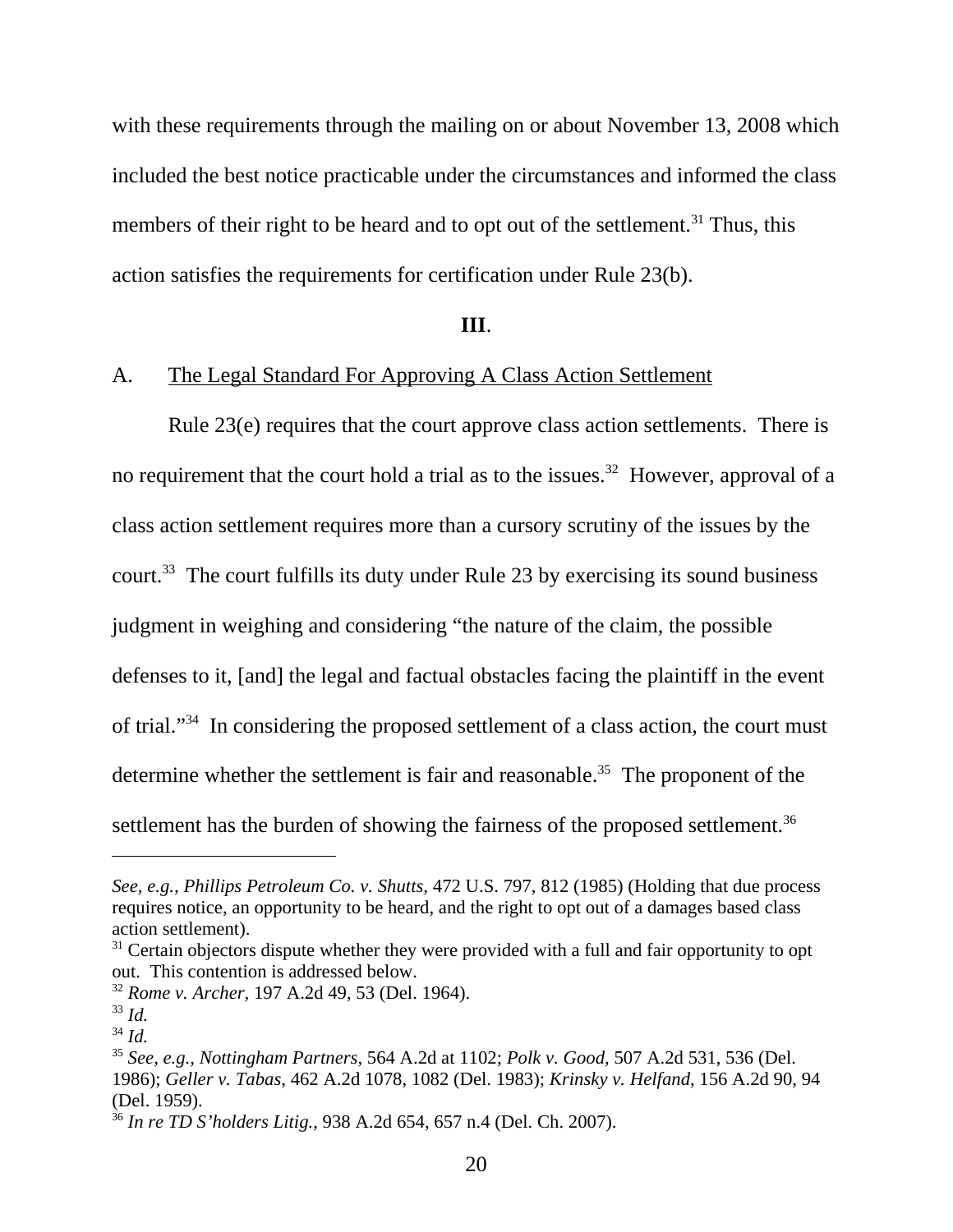It is well established that Delaware law favors the voluntary settlement of contested issues.37 Settlements are encouraged because they promote judicial economy and because the litigants are generally in the best position to evaluate the strengths and weaknesses of their case.<sup>38</sup> For the reasons set forth below, including the significantly improved disclosures, the increased monetary consideration and the expanded range of options offered by the proposed settlement, the court finds the proposed settlement fair and reasonable.

# B. Analysis Of The Proposed Settlement

The settlement resolves all claims arising from the acquisition, disposition, or ownership of shares of MAT Five, therefore the court will analyze the potential value of those claims against the value of the settlement.

## 1. The Delaware Action

The focal point of the Delaware action was the claim that the defendants provided insufficient disclosures in the original tender offer. The record in this case weighed strongly in favor of the plaintiffs' contention that the initial disclosures were inadequate. The typical remedy in such a case would be injunctive relief requiring the defendants to make more fulsome disclosures. As a

<sup>37</sup> *See, e.g., Kahn v. Sullivan,* 594 A.2d 48 (Del. 1991); *Nottingham Partners,* 564 A.2d at 1102; *Rome,* 197 A.2d at 53-54; *Braun v. Fleming-Hall Tobacco Co.,* 92 A.2d 302, 309-10 (Del. 1952).

<sup>38</sup> *See Prezant v. De Angelis*, 636 A.2d 915, 923 (Del. 1994); *In re Ortiz Estate*, 27 A.2d 368, 374 (Del. 1942).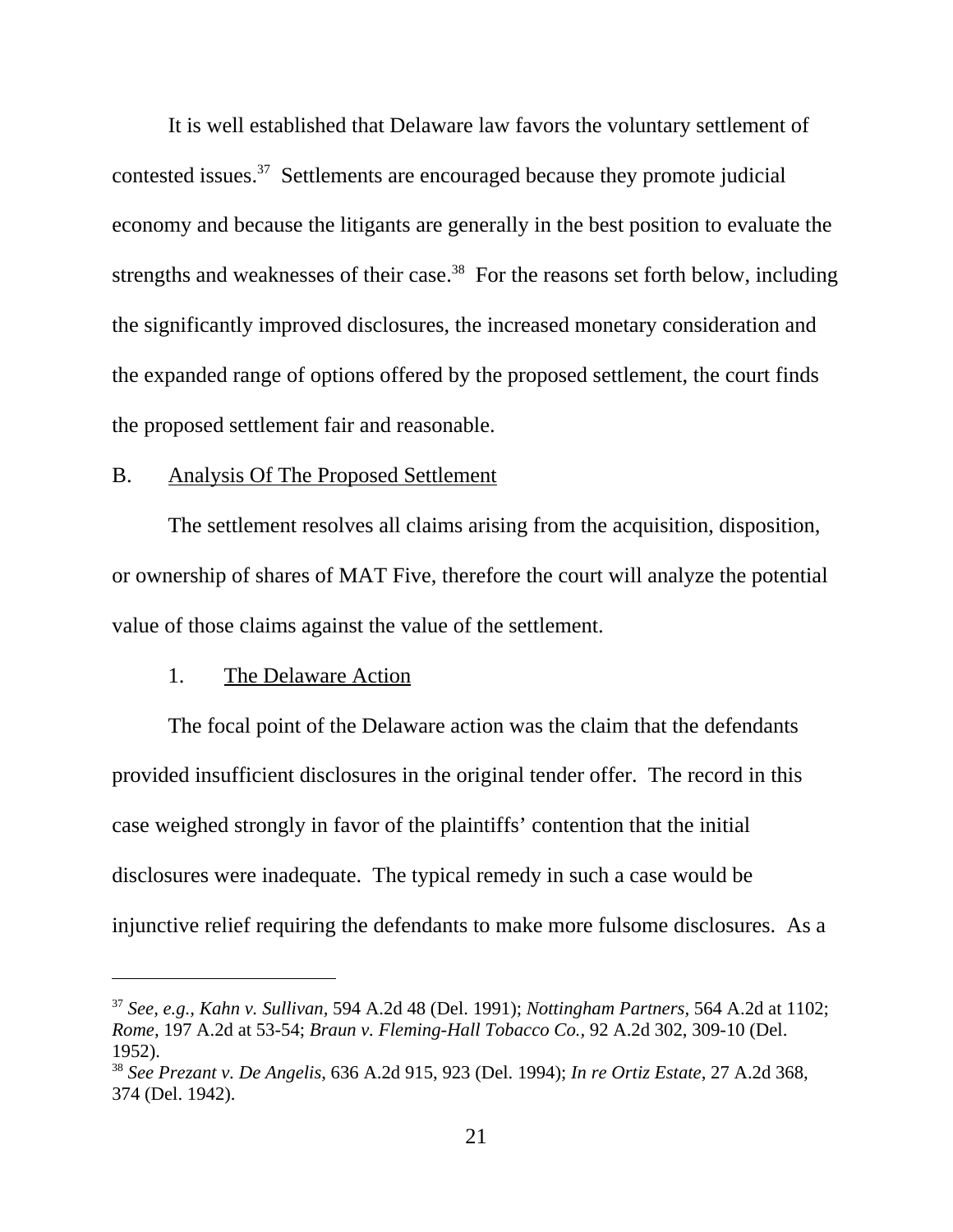result of the plaintiffs' efforts, substantial additional disclosures have already been achieved. Whether further litigation could lead to even greater added disclosure is unknown, but it appears that all of the most glaring defects in the tender offer documents have been corrected. In addition, the monetary value of the tender offer has also been improved.

## 2. The New York Action, The California Action, And Potential Claims

The objectors argue that actions outside of Delaware, based on the marketing and alleged mismanagement of the fund, could result in the return of 100% of the investors' initial investment. While this may be true in theory, it is also true that as of the date of the settlement hearing no class had yet been certified and no complaint had been tested in those cases. Additionally, the plaintiffs submit that they analyzed the outstanding claims in other jurisdictions and raise doubt as to the viability of those claims.<sup>39</sup> At the very least, the plaintiffs have shown that

<sup>&</sup>lt;sup>39</sup> The objectors focus their argument on the claim alleged in the New York federal action predicated on section 12(a)(2)of the Securities Act of 1933. They argue that success on that claim could result in the award of rescissory damages equal to investors' entire initial investment. The plaintiffs argue that the Section  $12(a)(2)$  claim is not viable because the securities at issue were not sold pursuant to a prospectus as defined in the Securities Act, but rather through private transactions with accredited investors. *See Gustafson v. Alloyd Co.,* 513 U.S. 561, 569 (1995); 15 U.S.C. 77b(a)(15); 17 CFR 230.215. Additionally, the plaintiffs argue that the federal claims have major class certification issues because the individual issues would predominate over common issues. According to the plaintiffs, the federal claims regarding the marketing of the funds would turn on individual inquiries into "oral representations made by hundreds of investment advisors to thousands of investors," which would frustrate class certification attempts and therefore likely increase an investor's individual litigation costs. Pls.' Br. in Support of Proposed Settlement and Application of Att'ys' Fees and Expenses 27. Objectors challenge the plaintiffs' contentions regarding the strength of the federal case, but in any event, the plaintiffs have convinced this court that investors would likely face substantial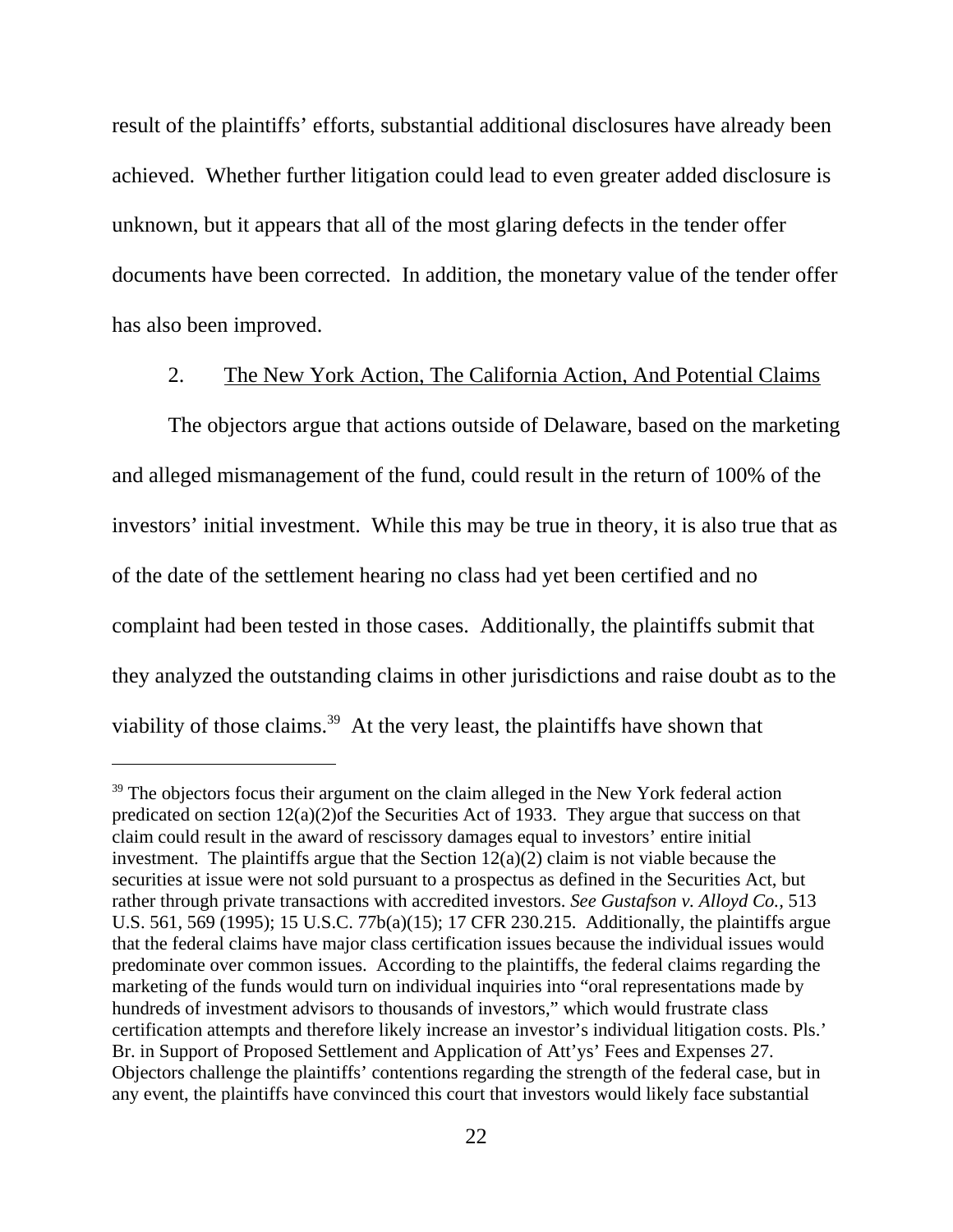recovery of 100% of the investors' initial investment is by no means certain and that any additional recovery would undoubtedly require the devotion of substantial additional time and money. More likely, as discussed at note 39, the New York federal claims (and other claims asserted under Section 12(a)(2) of the Securities Act) face substantial obstacles to a full recovery.

#### 3. The Benefits Of The Settlement

The settlement provides investors with substantial additional disclosures, material additional monetary compensation, and a range of options from which to choose. As a result of the settlement, the defendants made supplemental disclosures in the Amended Exchange OM. These disclosures include: (1) additional information regarding the scope and focus of the SEC investigation into the MAT Five funds; (2) a revised definition of the term "Leverage" used in the original tender offer materials, which differed from the definition used in the MAT Five PPM; (3) an accurate and updated NAV of MAT Five shares;

(4) additional facts regarding the claims subject to the release, including the terms pursuant to which Citigroup made its cash infusion into the MAT Five Funds, why the cash infusion was necessary, and that the terms of the infusion were not established until long after it was made; (5) the nature and status of the material

obstacles and costs in pursuing their claims related to the marketing and management of the funds.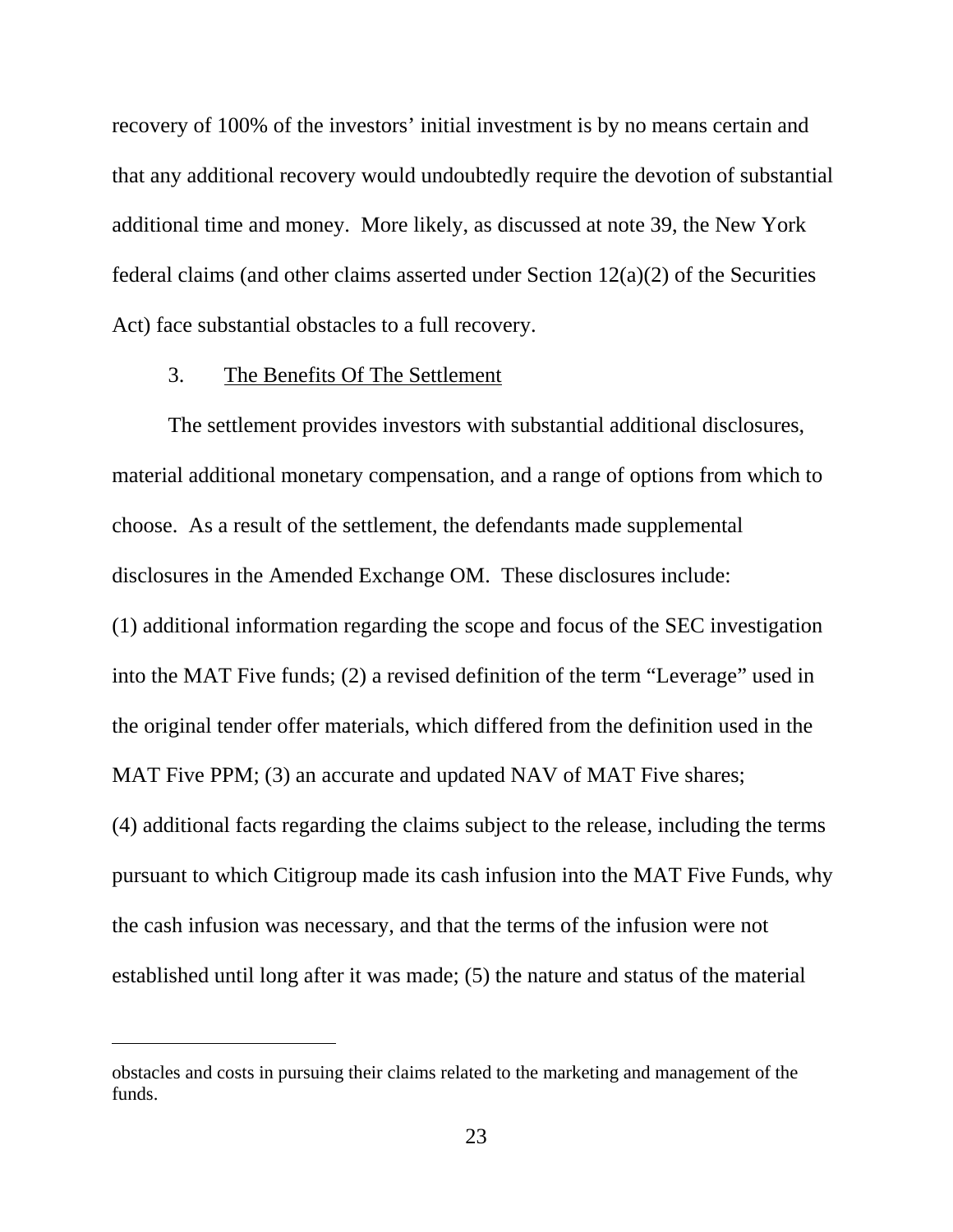cases pending against the defendants; (6) additional information regarding the background and purpose of the tender offer; (7) that resuming redemptions and achieving target leverage were contingent on obtaining satisfactory liquidity financing that had not yet been agreed upon by the lenders; (8) that redemptions would not recommence prior to completion of the liquidation of MAT Five; and (9) identification of an error in the allocation analysis in the tender offer memo.

The settlement also provides for material cash payments, which would not have been otherwise available to investors. The settlement provides investors with four options. Simplistically, Option 1, the default option, entitles investors to receive in exchange for each of their shares:  $$0.05<sup>40</sup>$  a cash payment equal to the July 31, 2008 NAV, $41$  and an interest share that gives investors the opportunity to share in the upside of the fund going forward. In total, Option 1 entitles investor in the National portfolio, for example, to a total cash payment \$0.289 or 28.9% of their initial investment.42 Due to the interest share, the defendants estimate the total value of Option 1 for the National portfolio investor to be between 32.6% and 33.8% of the initial value after one year, depending on leverage. Option 2 allows investors to keep their existing shares and receive \$0.05 per share. Option 3 allows

 $40$  Five cents per share is equal to 5% of the investors initial investment and would be \$25,000 for the investor who invested the minimum of \$500,000 in a MAT Five National portfolio.  $41$  The July 31, 2008 NAV of the National, National II, California, and New York portfolios is \$0.239, \$0.235, \$0.209, and \$0.336, respectively.

 $42$  The cash payment to investors in the National, National II, California, and New York portfolios under Option 1 will be \$0.289, \$0.285, \$0.259, and \$0.386 per share, respectively.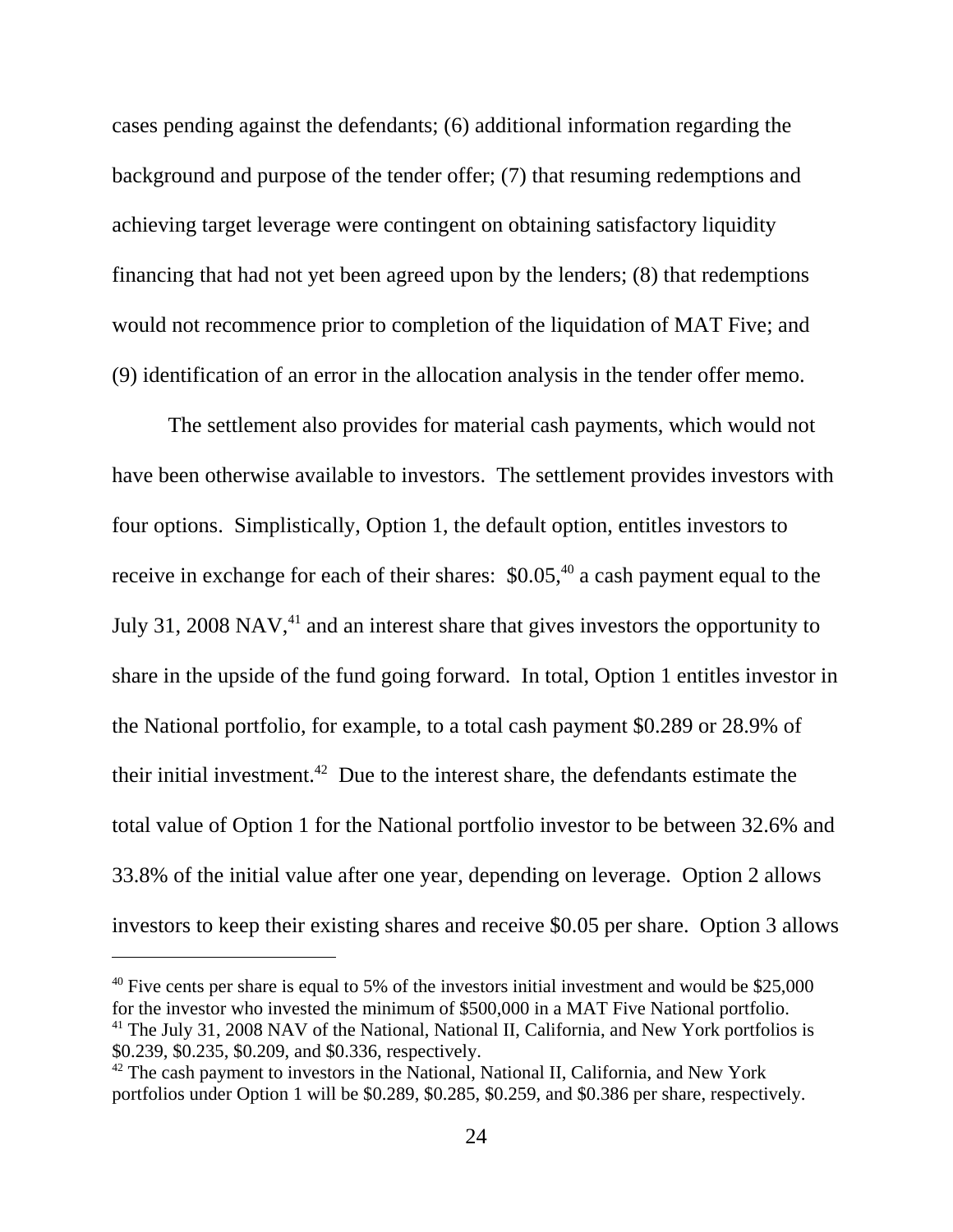investors to exchange their shares according to the terms of the original tender offer, which includes the April 30, 2008 NAV and a participation share.<sup>43</sup> Across all of the portfolios, under the base case at 4 times leverage, Option 1 provides investors with a collective benefit of over \$39 million more than the original tender offer.44 Options 1, 2, and 3 all require the investor to sign a release. Option 4 allows investors to opt out of the settlement and avoid giving a release.

Investors who chose to participate in the original tender offer and elected the early settlement option, but who now wish to opt out in order to pursue other remedies, must return the early settlement cash payment (and receive back their shares) in accordance with the terms of the original tender offer.

## 4. Analysis Of The Fairness And Reasonableness Of The Settlement

Weighing the value of the settlement against the release of the potential claims (and considering the obstacles standing in the way of those claims) the court, exercising its business judgment, determines that the settlement is fair and reasonable.45 In exchange for the settlement consideration, the class members who do not opt out are surrendering their claims against the defendants. A final

 $43$  The April 30, 2008 NAV is approximately one to three cents per share lower than the July 31, NAV, depending on the portfolio. Amended and Restated Confidential Tender and Exchange Offer Memorandum and Memorandum of Settlement, November 2008, Annex A.

<sup>&</sup>lt;sup>44</sup> Pls.' Br. in Support of Proposed Settlement and Application of Att'ys' Fees and Expenses 21. <sup>45</sup> *Rome*, 197 A.2d 53-54. Objectors cite *Barkan v. Amsted Indus., Inc.,* 567 A.2d 1279, 1284-85 (Del. 1989) for the proposition that the court should not approve a settlement where the plaintiff is asked to give up a facially valid claim for a small consideration. In the context of this settlement, it is obvious that the consideration is substantial.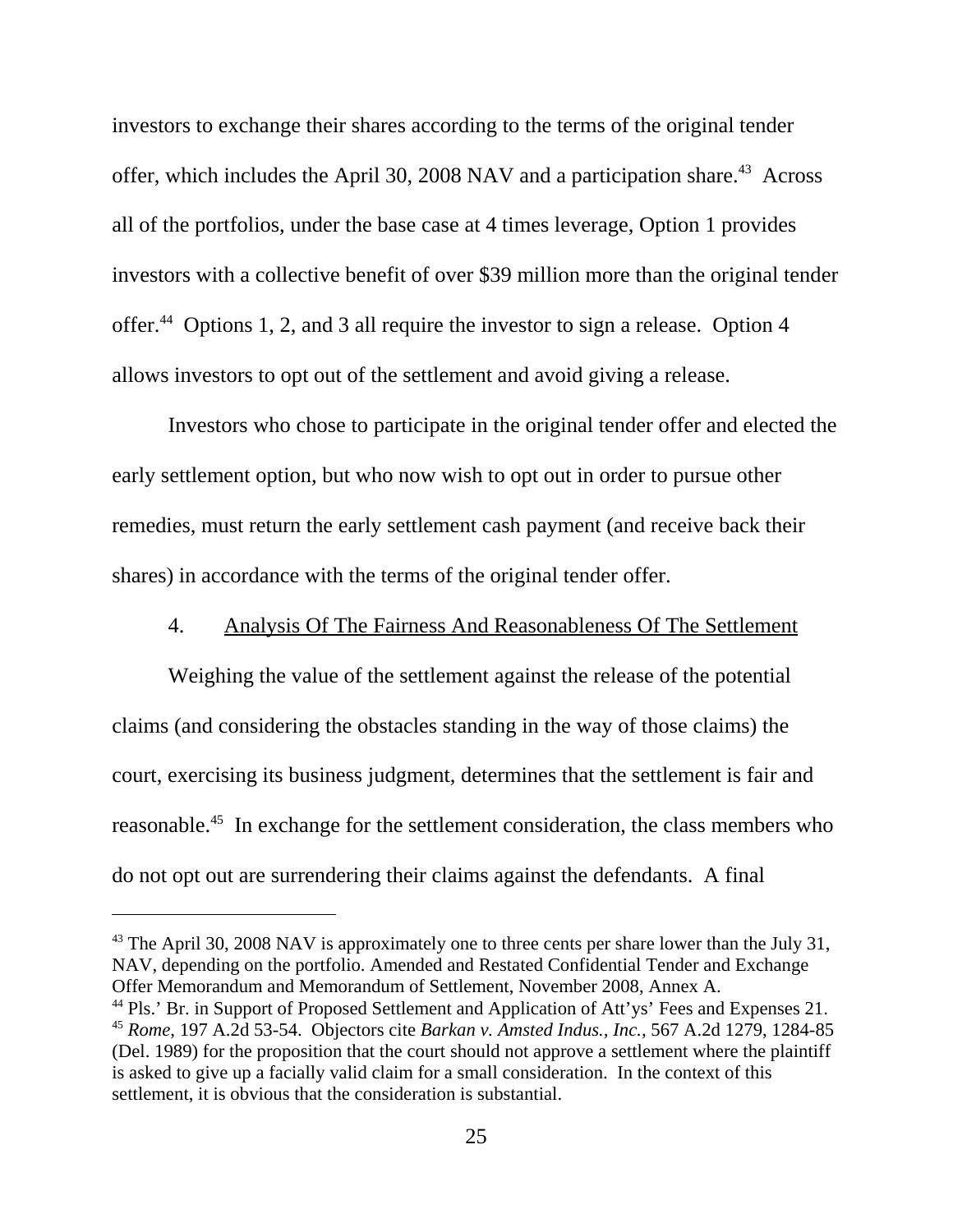resolution of this action could possibly have resulted in additional disclosures.<sup>46</sup> but the settlement provided all additional disclosures demanded by the plaintiffs. Additionally, investors seeking to rescind their earlier tender in response to the original tender offer are effectively given the right to do so by opting out. Moreover, claims related to the marketing and alleged mismanagement of MAT Five could possibly produce greater financial results than the settlement, but those claims face legal and financial obstacles of uncertain dimension. Nevertheless, the opt-out feature of the settlement gives investors who wish to pursue those claims the ability to do so.

The court finds it reasonable that some investors would choose the economic benefits immediately available under the settlement, rather than risk uncertain litigation and the possibility of a further loss on their investment. In this regard, the court notes that between August and September of 2008, while settlement negotiations were ongoing, the MAT Five portfolios sustained additional material losses when the ratio between municipal bonds and LIBOR swaps spiked again this time to over 140%. To put this movement into perspective, the market incident in February of 2008 that nearly led to the total collapse of the MAT Five

<sup>46</sup> Delaware courts have long recognized the value of meaningful and timely disclosure. *See, e.g., In re Talley Indus., Inc. S'holders Litig.*, 1998 WL 191939, at \*15 (Del. Ch. Apr. 13, 1998) ("Indeed, the timely disclosure of the information in the supplement was presumably of greater value to the class than any potential award of damages based on the failure to disclose the same information, as such information is of the greatest utility when it is available in a timely manner to inform the stockholders' decision making process.").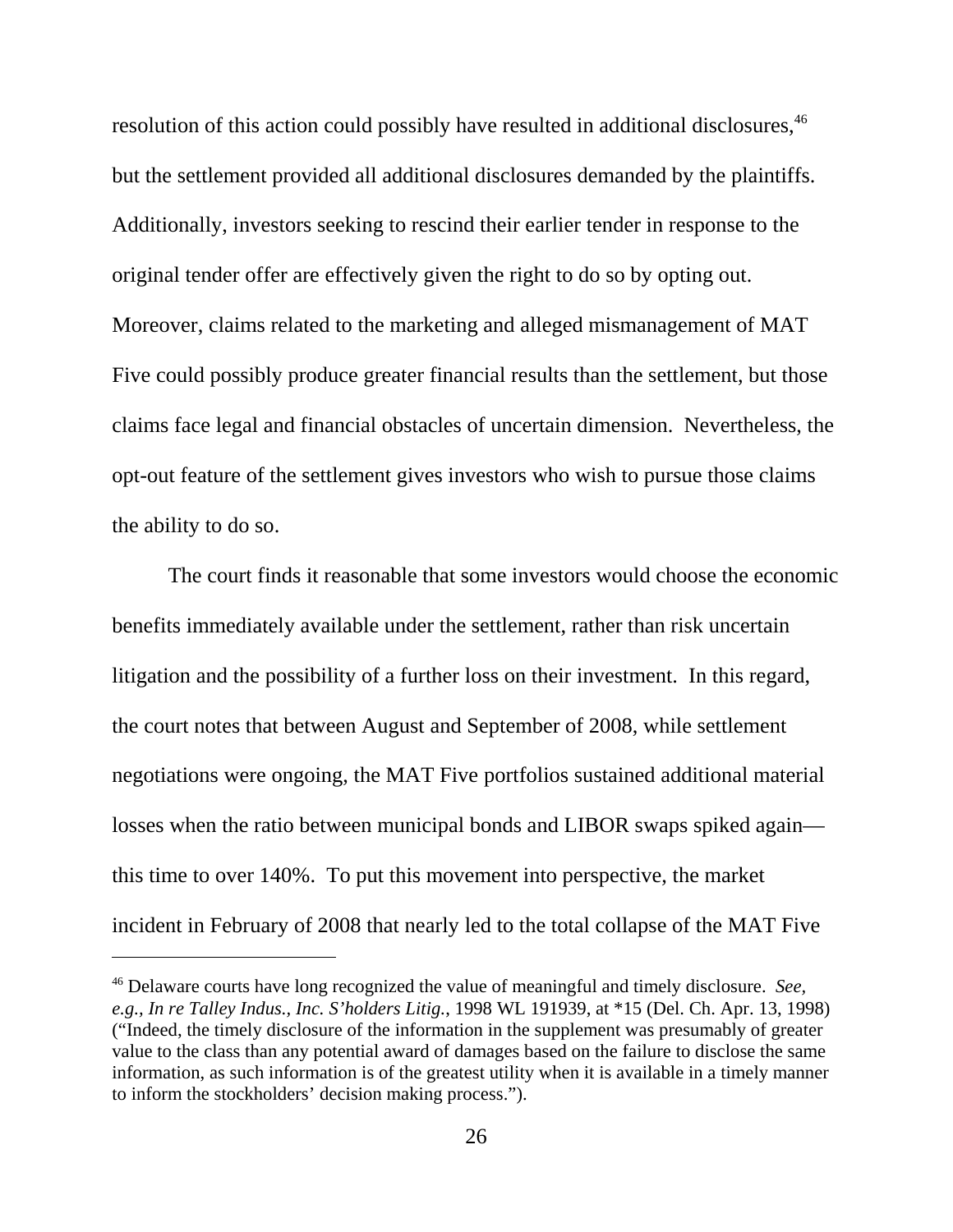portfolios caused that ratio to spike at 110.8%. While the portfolios were evidently better situated to sustain the volatility the second time around, they did sustain losses, and there is no guarantee that even greater losses will not occur in the future. For this added reason, the court is loath to deny those class members—accounting for more than 80% of shares—who have chosen to participate in the settlement the opportunity to do so now.

Class members representing 14.8% of the shares exercised their right to opt out, a percentage that suggests both the appeal of the settlement (given the large majority who do not choose to opt out) and the viability of the opt-out feature.<sup>47</sup> Importantly, all of the MAT Five investors are high net worth individuals, presumably with access to financial and legal advisors.48 The settlement provides the investors with the information and opportunity to make an informed decision between fair and reasonable options. Some of these sophisticated investors may see great value in the claims against MAT Five and choose to opt out in order to

<sup>&</sup>lt;sup>47</sup> Holders of another 4%-5% were excluded from the definition of the class (with a right to opt in).

<sup>&</sup>lt;sup>48</sup> The court in the pending MAT Five federal action in New York, recognized in denying a motion for the partial lifting of the automatic stay under the Private Securities Litigation Reform Act (the "PSLRA") that, given proper disclosures, these high net worth investors would likely have advisors to aid them in evaluating the best option for them. "As noted at the outset, the investors in this hedge fund were high net worth individuals who presumably have access to advisers who can assist them in deciding whether receiving a percentage of their money today is worth more to them than awaiting a possible return in the future from a case in which no class has yet been certified and in which the sufficiency of the complaint has yet to be tested." *In re MAT Five Sec. Litig.*, 2008 WL 3539887, at \*2 (S.D.N.Y., Aug. 12, 2008).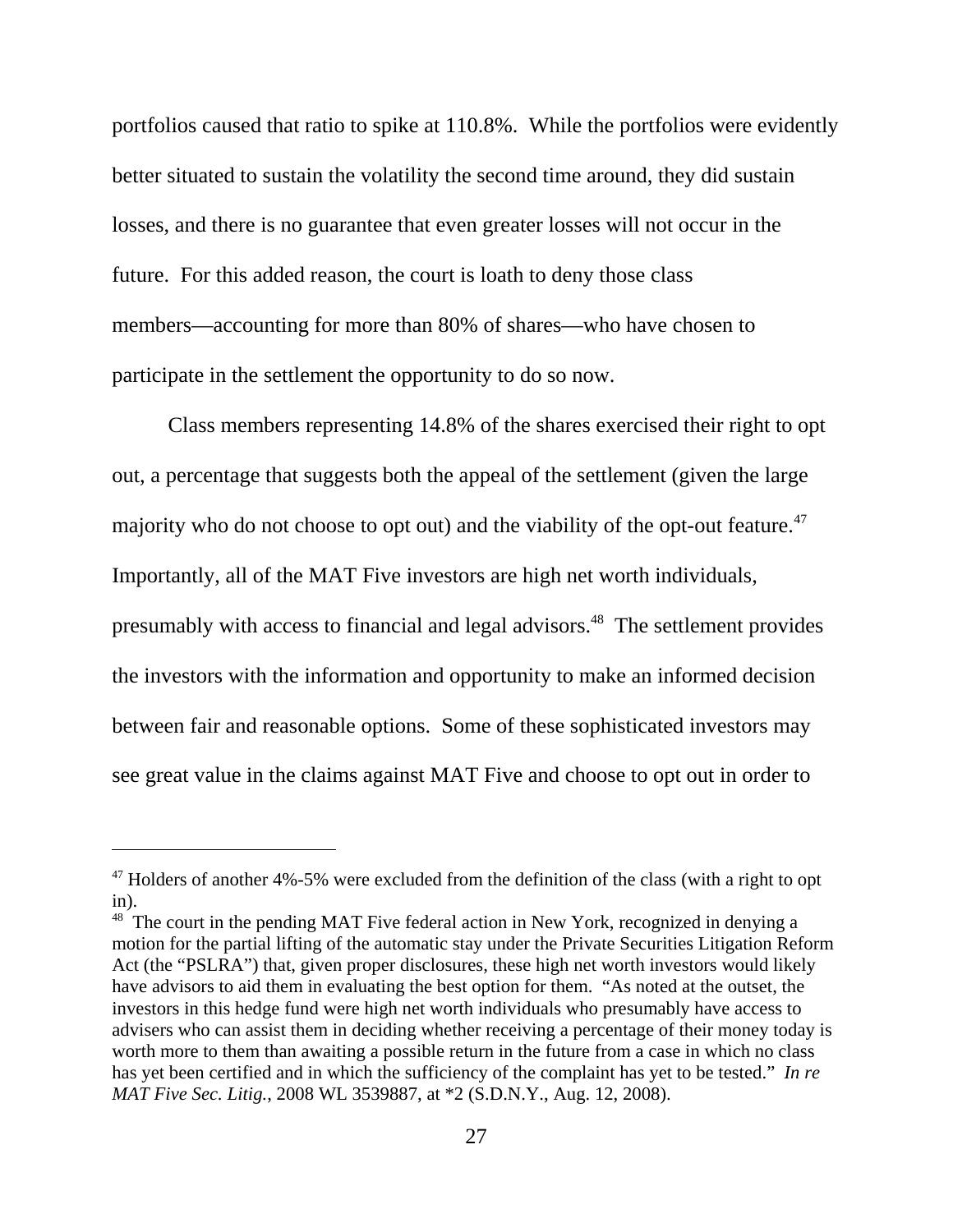pursue those claims in New York or elsewhere. Others may prefer to sell their shares in exchange for a payment of 28.9%-38.6% of their initial investment, depending on portfolio, as offered by the defendants.<sup>49</sup> That both options are available and both have been utilized is strong evidence of the fairness of the settlement.

#### **IV.**

# A. Objections $50$

Only two objections to the proposed settlement were filed, one by counsel in the New York action and one by counsel in the California action. Counsel in the New York action filed his objection on behalf of Roger Whitson, Daniel Smith, and proposed intervenor Stone. Counsel in the California action filed his objection on behalf of Eric Goodwill, the named plaintiff in the California action. Both Stone and Goodwill were excluded from the class, did not choose to opt into the class, and will not have their rights effected by the settlement. Thus, they do not have standing to object.<sup>51</sup> Nonetheless, the arguments made on behalf of Whitson

<sup>49</sup> These percentages do not include the interest share.

 $50$  To extent the objectors challenge the fairness and reasonableness of the settlement, those objections are dealt with above. The objectors also contend that the notice sent in this action does not comply with the PSLRA. However, as Judge Buchwald recognized, "[t]he suggestion that any settlement offer at this stage must comply in all respects with the PSLRA . . . would be wholly impracticable and would prevent the early settlement of any case commenced with citation to the PSLRA." *MAT Five,* 2008 WL 3539887, at \*1 (S.D.N.Y. Aug. 12, 2008). <sup>51</sup> *See, e.g., Lehman v. BAV Liquidating Corp.,* 1982 WL 17834, at \*1 (Del. Ch. June 24, 1982) (holding that persons with no stake in a proceeding do not have standing to object).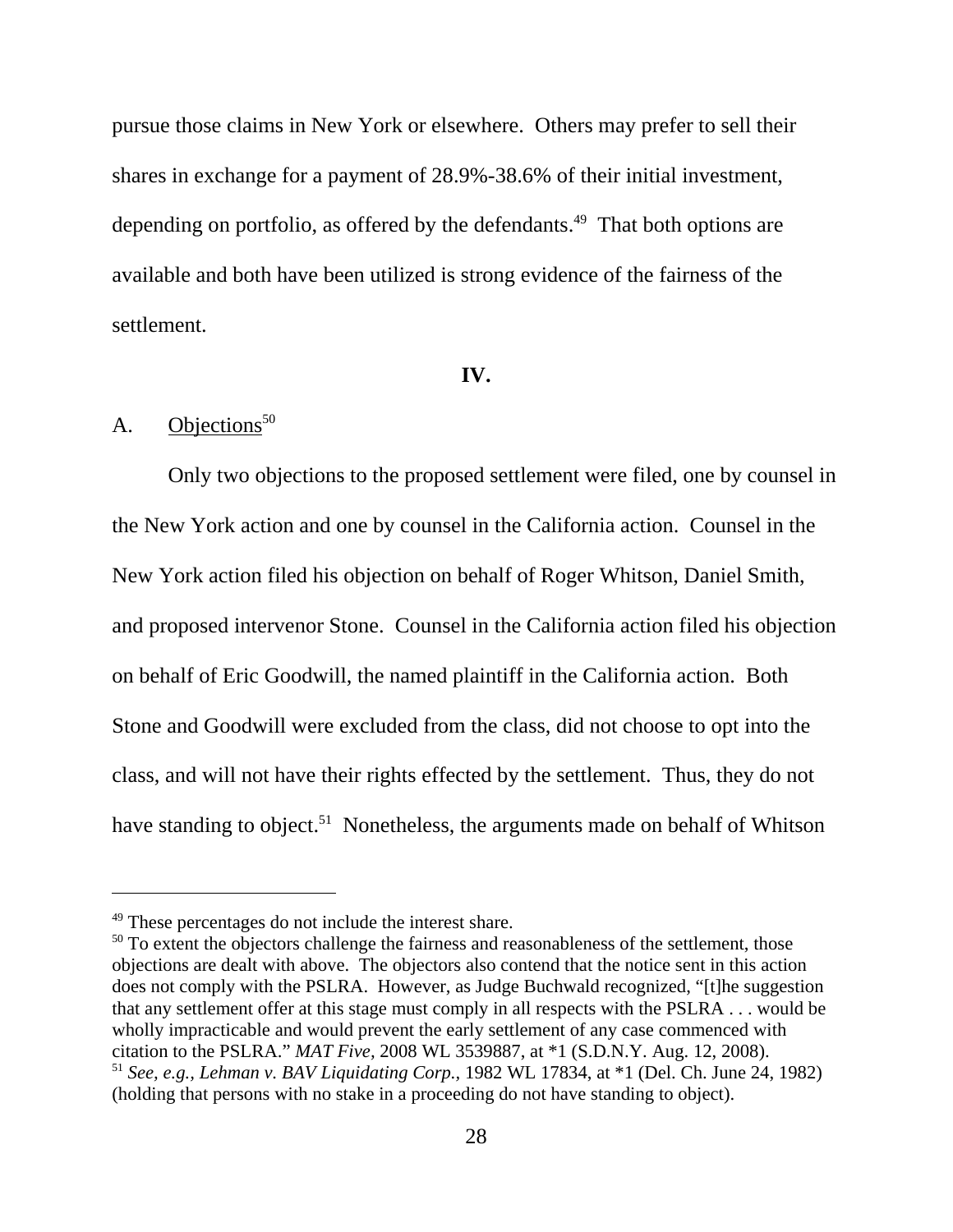and Smith, both members of the class, are largely the same as the arguments made by Stone and Goodwill and will be addressed by the court.<sup>52</sup>

# 1. Breadth Of The Release

The objectors argue that the release is overly broad because it encompasses the federal securities claims currently pending in New York.<sup>53</sup> On the facts of this case, the court cannot agree that the release required of those who choose to participate in the tender offer is unduly or improperly broad. The Delaware Court of Chancery "has a history of approving settlements that have implicitly or explicitly included a general release, which would also release federal claims."54 The Court of Chancery "may enter a judgment in connection with the settlement of [litigation] that results in the release of both state law claims and exclusively

 $52$  Stone and Goodwill make the argument (which is not made by other objectors) that the stipulation of settlement wrongfully excluded from the class person who are acting as named plaintiffs in other pending suits or arbitrations in order to hamper those persons' ability to object. The parties explained at the settlement hearing that investors currently involved in litigation or arbitration against MAT Five outside of this action were excluded from the class definition so that they did not need to opt out in order to protect their ability to maintain such other action. Those investors had obviously chosen to pursue other means of resolution and plaintiffs' counsel logically explained that the parties did not want those individuals to inadvertently release their rights by failing to affirmatively opt out of the class. However, those investors, including Stone and Goodwill, were given the opportunity to opt in and become a part of the class. At least one such investor who had been involved in arbitration, and thus originally excluded, chose to opt into the settlement class.

<sup>&</sup>lt;sup>53</sup> While the objectors focus on the New York action, and not the California action, the same rationale discussed in this section also applies to the California action, which is included in the release as well.

<sup>54</sup> *See Nottingham Partners*, 564 A.2d at 1105; *see also Tabas v. Crosby*, 1982 WL 17835, at \*1-\*2 (Del. Ch. June 24, 1982) (approving settlement where there were competing claims in federal court that would be released).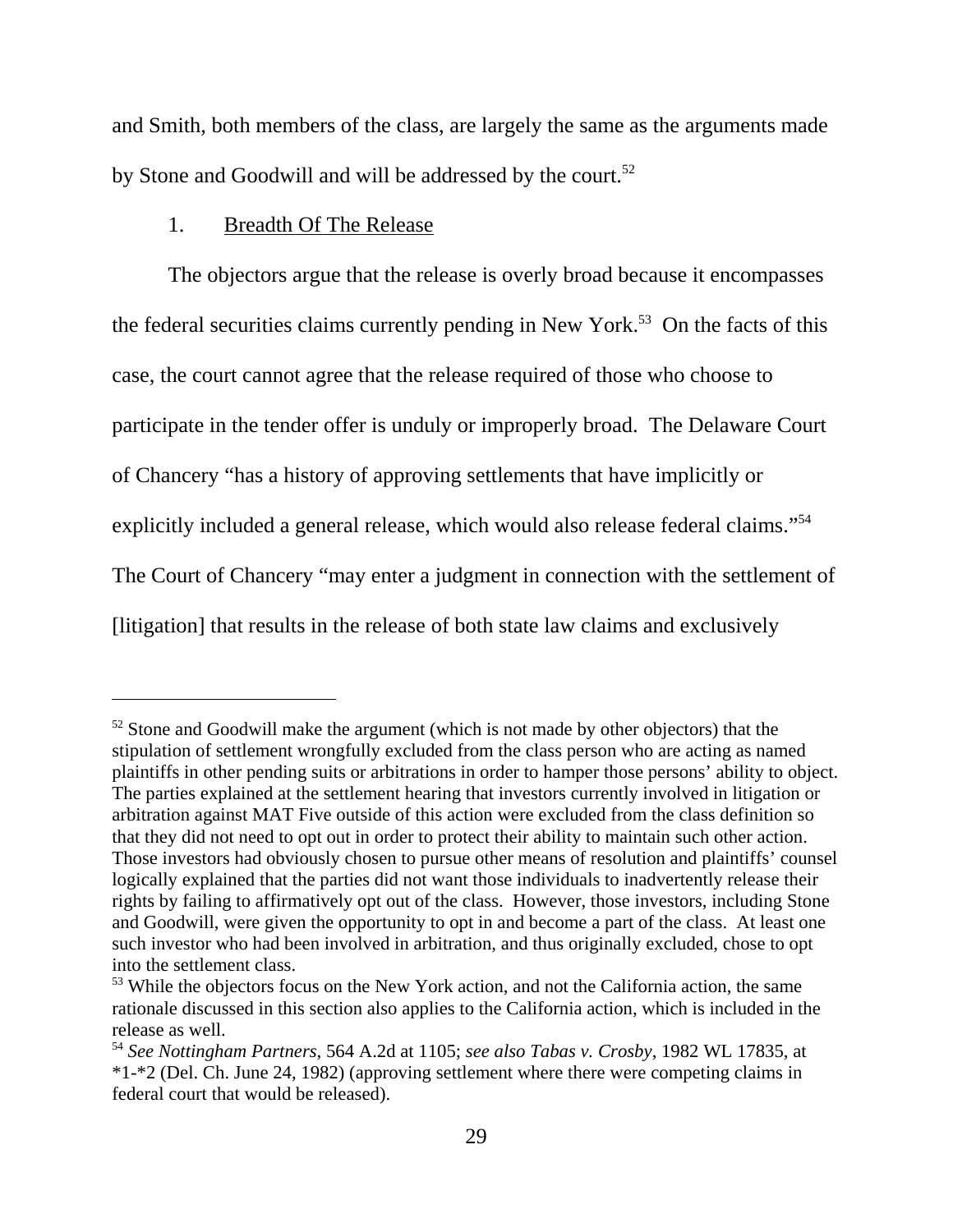federal claims if the claims arise from the same factual predicate, even if the state court could not dismiss or adjudicate the federal claims."55 The objectors rely heavily on the recent decision in *Off v. Ross*. 56 *Off*, the objectors argue, stands for the proposition that settlements that effect pending cases are invalid. However, the court in *Off* disapproved the settlement primarily based on the inadequacy of the consideration, which was arguably non-existent in that case.<sup>57</sup> Additionally and importantly, *Off*, unlike this action, involved a non-opt-out class. Therefore, in contrast to this case, the plaintiffs in the companion federal case in *Off* had no opportunity to opt out of the settlement*.* While the federal litigation was carved out of the release in *Off*, the court noted that the settlement could have a negative effect on that litigation. Here, unlike *Off*, the named plaintiffs in the federal action are not members of the class, and their rights remain fully intact. Moreover, the record reflects that the holders of more than \$115 million in face value of MAT Five shares have opted out of the settlement. This is obviously a large enough potential dollar pool to make prosecution of the federal class action realistically possible.

<sup>55</sup> *In re MCA, Inc.*, 598 A.2d 687, 691 (Del. Ch. 1991); *see also Matsushita Elec. Indus. Co. v. Epstein*, 516 U.S. 367 (1996), where the Supreme Court addressed the release of exclusively federal claims by state courts and held: "[w]hile §27 [the provision that gives federal courts exclusive jurisdiction over Exchange Act Claims] prohibits state courts from adjudicating claims under the Exchange Act, it does not prohibit state courts from approving the release of Exchange Act claims in the settlement of suits over which they have properly exercised jurisdiction." Here, this court clearly and undisputedly has jurisdiction over the Delaware action. 56 2008 WL 5053448 (Del. Ch. Nov. 26, 2008).

<sup>57</sup> *Off v. Ross*, 2008 WL 5053448, at \*7-14 (Del. Ch. Nov. 26, 2008).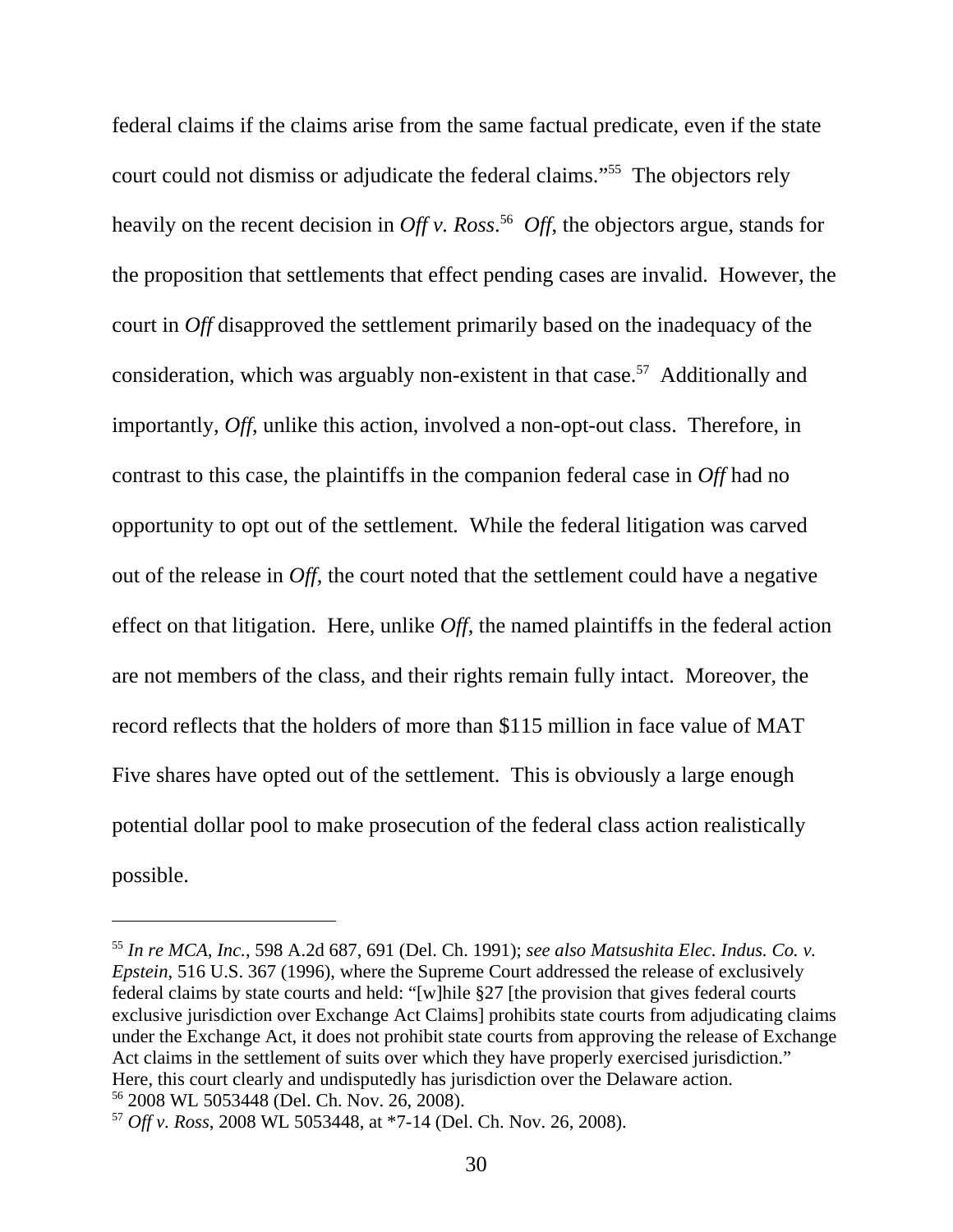The objectors argue that Judge Naomi Buchwald of the U.S. District Court for the Southern District of New York has vested their "counsel in the federal action with the authority to litigate and resolve the federal claims under the PSLRA, including the authority to initiate and conduct all settlement negotiations" in support of their argument that the release is overly broad.<sup>58</sup> The objectors suggest that the grant of this authority prevents the plaintiffs and their fellow class members from entering into a release that includes the federal action. However, Judge Buchwald found to the contrary, writing that:

To the extent that Rule 23 gives a court authority to issue orders to "protect class members and fairly conduct the action" we have concluded that there is no need to duplicate active efforts of the Delaware Chancery Court. Having examined Rule 23 and the PSLRA, which plaintiff's counsel relies upon to suggest that this Court has interest separate and distinct from the class action plaintiff and the court in Delaware, we reject plaintiff's counsel's argument. The interest is the same: an informed class. Finally, we note that there is no separate interest on the Court's part to prevent a putative class member from accepting the tender offer if it meets fair disclosure standards.<sup>59</sup>

Accordingly, nothing in the law or Judge Buchwald's opinion appears to hinder the

class members from entering into a release that includes the federal action.

<sup>&</sup>lt;sup>58</sup> Objection of Roger Whitson, Daniel Smith, and Intervenors the Michael Joel Store Revocable Trust and Albeco, Inc. to class Certification, Settlement and Award of Att'ys' Fees at 17. <sup>59</sup> *In re MAT Five Sec. Litig.*, 2008 WL 3539887, at \*2-\*3 (S.D.N.Y. Aug. 12, 2008).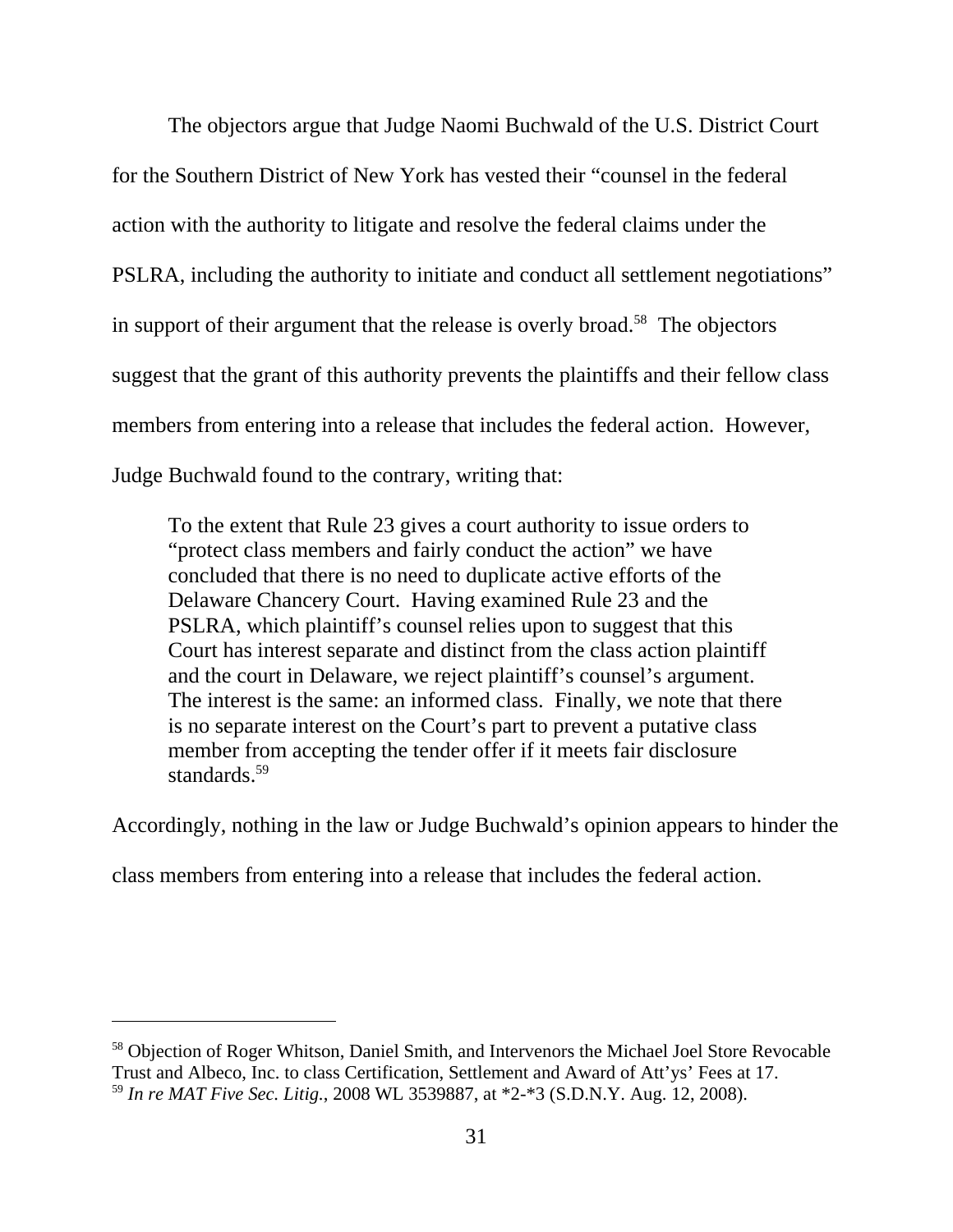## 2. Due Process Concerns

Citing *Phillips Petroleum Co. v. Shutts*,<sup>60</sup> the objectors argue that the settlement agreement improperly requires those class members (such as Whitson) who have already tendered under the original tender offer, and who elected to receive payment for their shares under the early settlement option made available pursuant to that offer, to materially alter their legal position in order to opt out of the settlement. *Shutts*, the objectors claim, stands for the proposition that due process requires an opportunity to opt out of a Rule 23(b)(3) class action and that an investor cannot be forced to incur legal detriment to do so.<sup>61</sup> By requiring investors (such as Whitson), who tendered early but now wish to opt out, to return the monies earlier paid to them, objectors contend, the settlement deprives those investors of a real opportunity to opt out of the settlement.<sup>62</sup> Counsel for the objectors states that Whitson wishes both to keep the early settlement proceeds *and* to opt out of the settlement in order to sue the defendants. Apparently, Whitson plans to argue that the release he gave when he tendered his shares is invalid due to the material inadequacies in the original tender offer disclosures.

<sup>60 472</sup> U.S. 797, 812 (1985).

<sup>&</sup>lt;sup>61</sup> *Id.* ("We hold that due process requires at a minimum that an absent plaintiff be provided with an opportunity to remove himself from the class by executing and returning an 'opt out'  $\dots$ ").  $62$  The following percentage of shares were tendered and paid pursuant to the original tender offer: 37.5% of the National portfolio, 19.1% of the National II portfolio, 35.0% of the California portfolio, and 55.2% of the New York portfolio.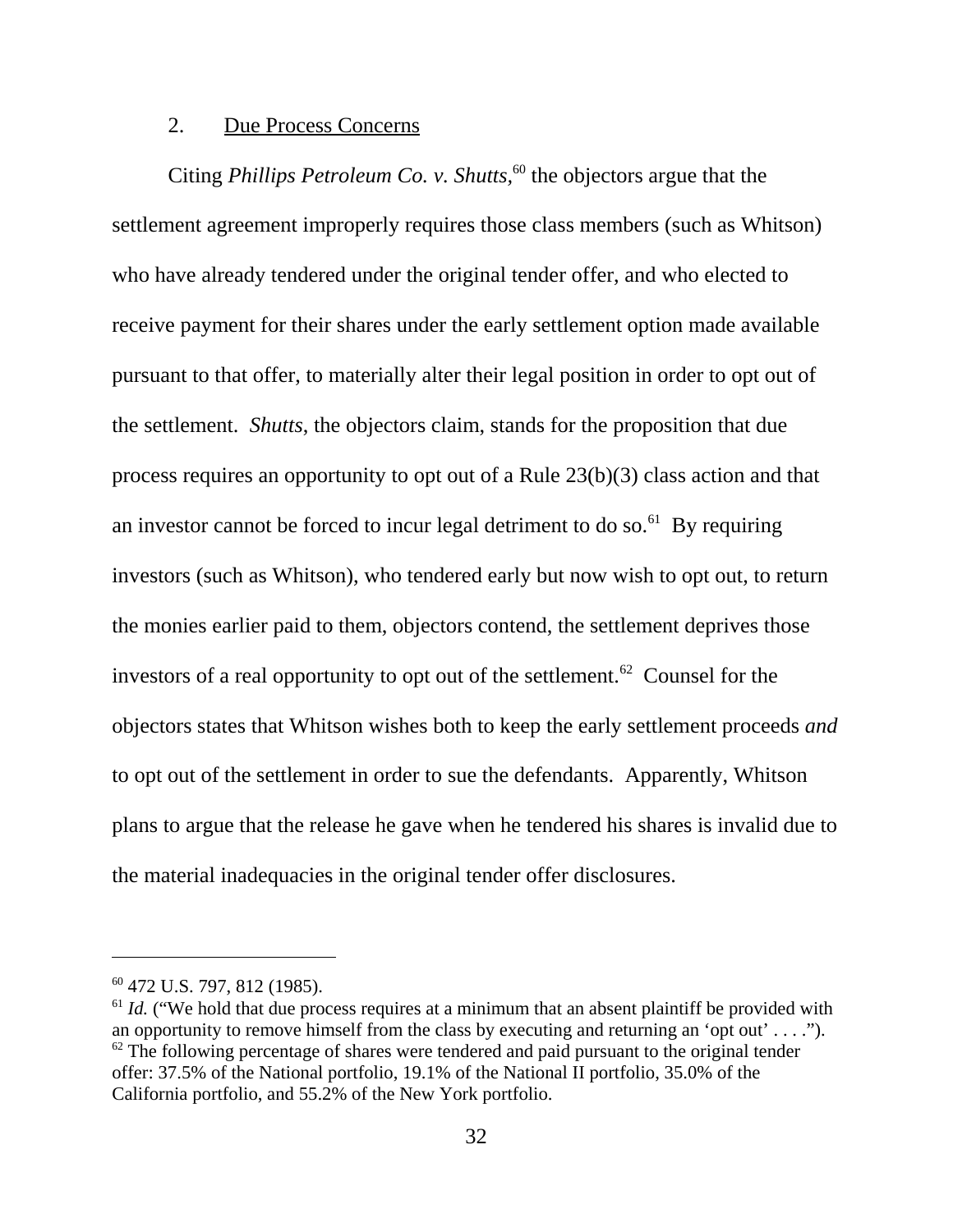The short answer is that Whitson cannot have it both ways. The original tender offer clearly stated that if an investor wanted to revoke her tender *or* if Citigroup terminated the tender offer (which it retained the right to do at any time for any reason), an investor who tendered pursuant to that offer would be required to return any funds already paid.<sup>63</sup> Accordingly, Whitson never had a reasonable expectation that he would be able to both keep the proceeds *and* pursue the claims he was required to release. *Shutts* simply requires the opportunity to opt out without requiring the relinquishment of anything of value.<sup> $64$ </sup> The revised terms of the tender offer embodied in the proposed settlement satisfy this requirement.

# 3. Representations And Warranties In The Release

The objectors also dispute the validity of a provision in the release that they claim requires them to represent that they performed an independent investigation into the defendants' conduct. The objectors contend that this is a representation

<sup>&</sup>lt;sup>63</sup> Confidential Tender and Exchange Offer Memorandum, MAT Five LLC, National Portfolio, dated as of May 29, 2008 at iii (first bullet point), 23-24. ("If we [Citigroup] terminate or revoke the Exchange Offer, Participation Shares issued pursuant to Early Settlement will be rescinded and an equal number of Existing Shares will be re-credited to each applicable Existing Holder's account, on the books and records of the Company, and each such Existing Holder will be required to return all Exchange Payment previously received.") *Id.* at 27.

 $64$  The objectors claim that the fact that only two investors who had originally tendered either commenced arbitration (and thus were excluded from the class) or opted out of the amended tender offer supports their claim that investors such as Whitson were not given a real choice. The court is not persuaded. Those investors who elected early settlement were likely be those investors most eager to exit the MAT Five portfolios and receive their cash payment. A low likelihood exists that these same investors would subsequently choose to opt out of the settlement, especially considering the additional consideration provided in the amended tender offer.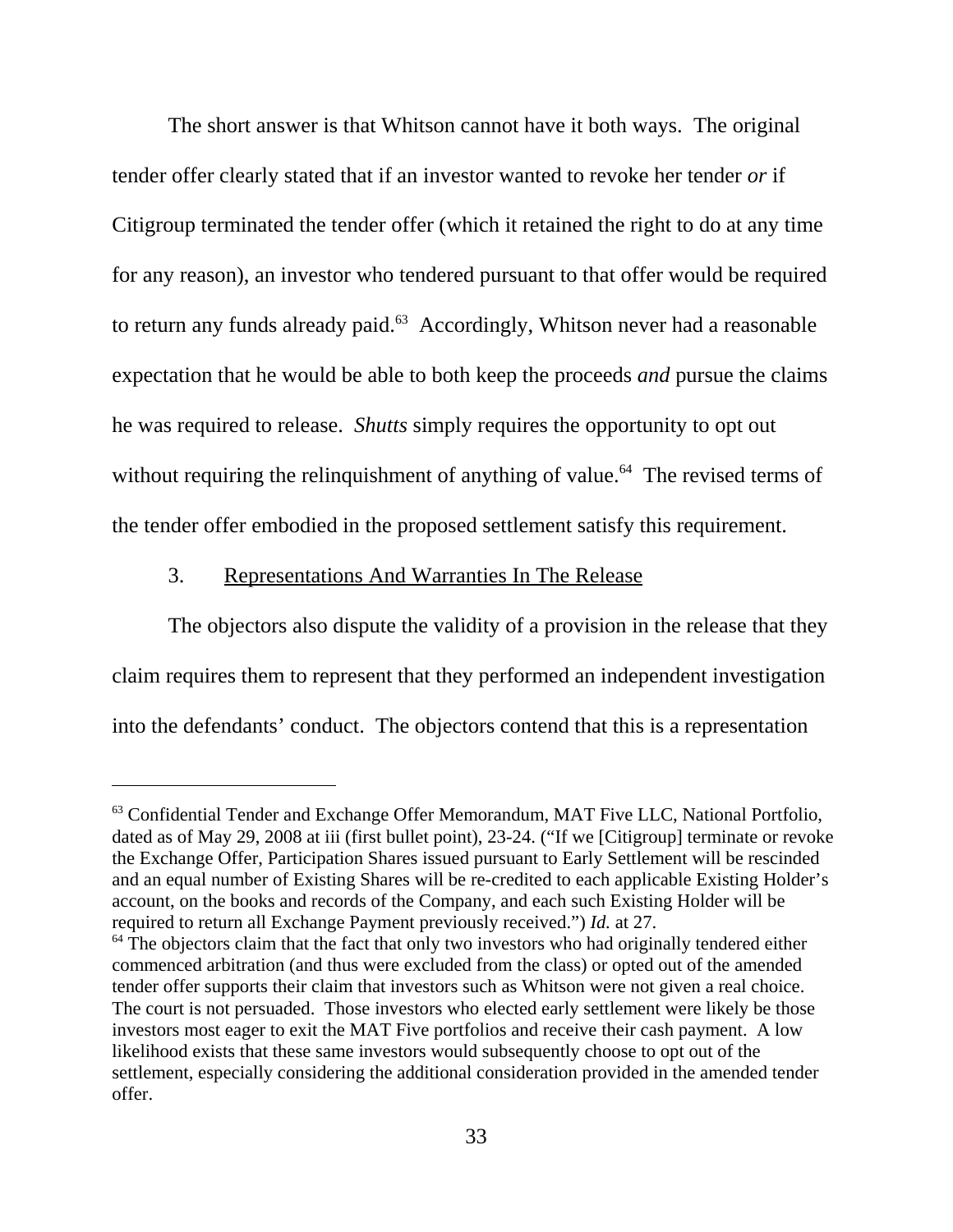they could not possibly make because of the defendants' dilatory response to the objectors' attempt to perform such an investigation. Quite the contrary, the defendants made available to the objectors the materials they requested precisely by the deadline set by the objectors themselves. Also the objectors incorrectly argue that the release improperly *requires* them to consult with their investment advisors. The release merely requires that the class member acknowledge that he/she has "carefully considered and has, to the extent Subscriber believes necessary, discussed with Subscriber's advisers" his, her or its options with respect to the settlement.<sup>65</sup> These representations in the release are not improper. Indeed, such representations are typically required in transmittal letters associated with tender offers.

## 4. Time Frame To Opt Out And Time To Choose Between Options

The objectors argue that 20 days to determine whether to opt out of the settlement is too short a time. However, the only case the objectors cite indicates that the general practice of the Court of Chancery is to provide notice to class members between 30 and 45 days prior to the settlement hearing.<sup>66</sup> The notice in this case was mailed within that range—30 days prior to the settlement hearing. Moreover, in contrast to the situation in notifying classes of proposed settlements,

<sup>65</sup> MAT Five LLC Settlement and Subscription Agreement 2008 at 7.

<sup>66</sup> *In re Coleman Co. S'holders Litig.,* 750 A.2d 1201, 1210 (Del. Ch. 1990).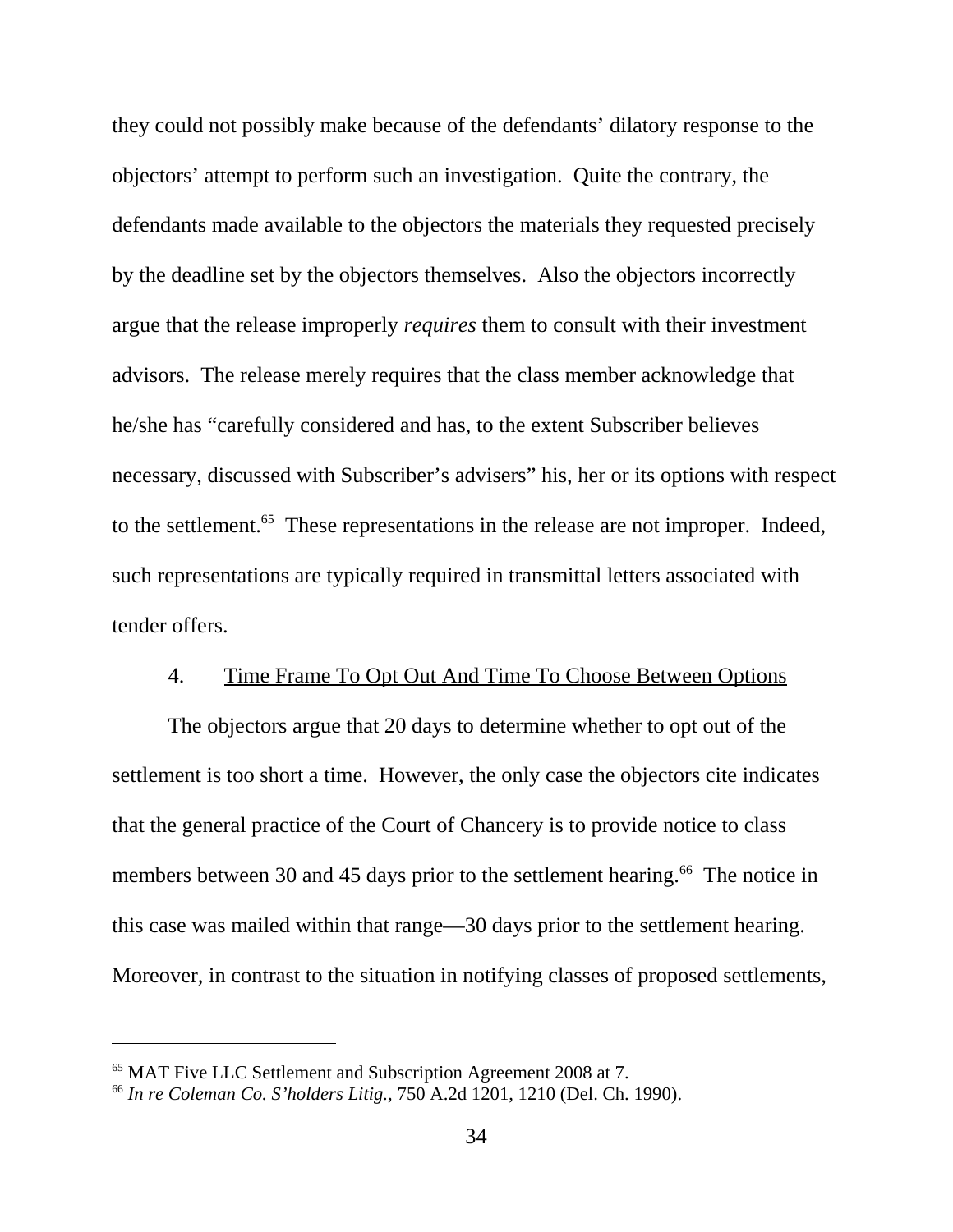the defendants knew the addresses of all class members and the notice was sent by overnight mail. The notice delivery also did not have to be facilitated by a brokerage houses holding stock in street name for an individual shareholder, thereby avoiding delay in the notice process. Additionally, the class members all had a significant stake in one of more of the MAT Five portfolio, which would likely command their immediate attention and prompt a rapid response. Moreover, as mentioned, these investors were all high net worth individuals who presumably had advisors to assist them in quickly making an informed decision. Under these circumstances, 20 days to determine whether to opt out and 30 days to determine which other option to choose is sufficient.

#### B. Attorneys' Fees

The plaintiffs' counsel are applying for \$5 million in attorneys' fees and expenses in connection with the prosecution of this action. Subject to final approval of the settlement, CGI Private Equity LP LLC, on behalf of the defendants, has agreed to pay the requested \$5 million in fees and expenses separate and apart from the settlement consideration discussed above. The court will approve the fee application and finds the fees fair and reasonable under the circumstances.67

<sup>67</sup> *Krinsky*, 156 A.2d at 90-95.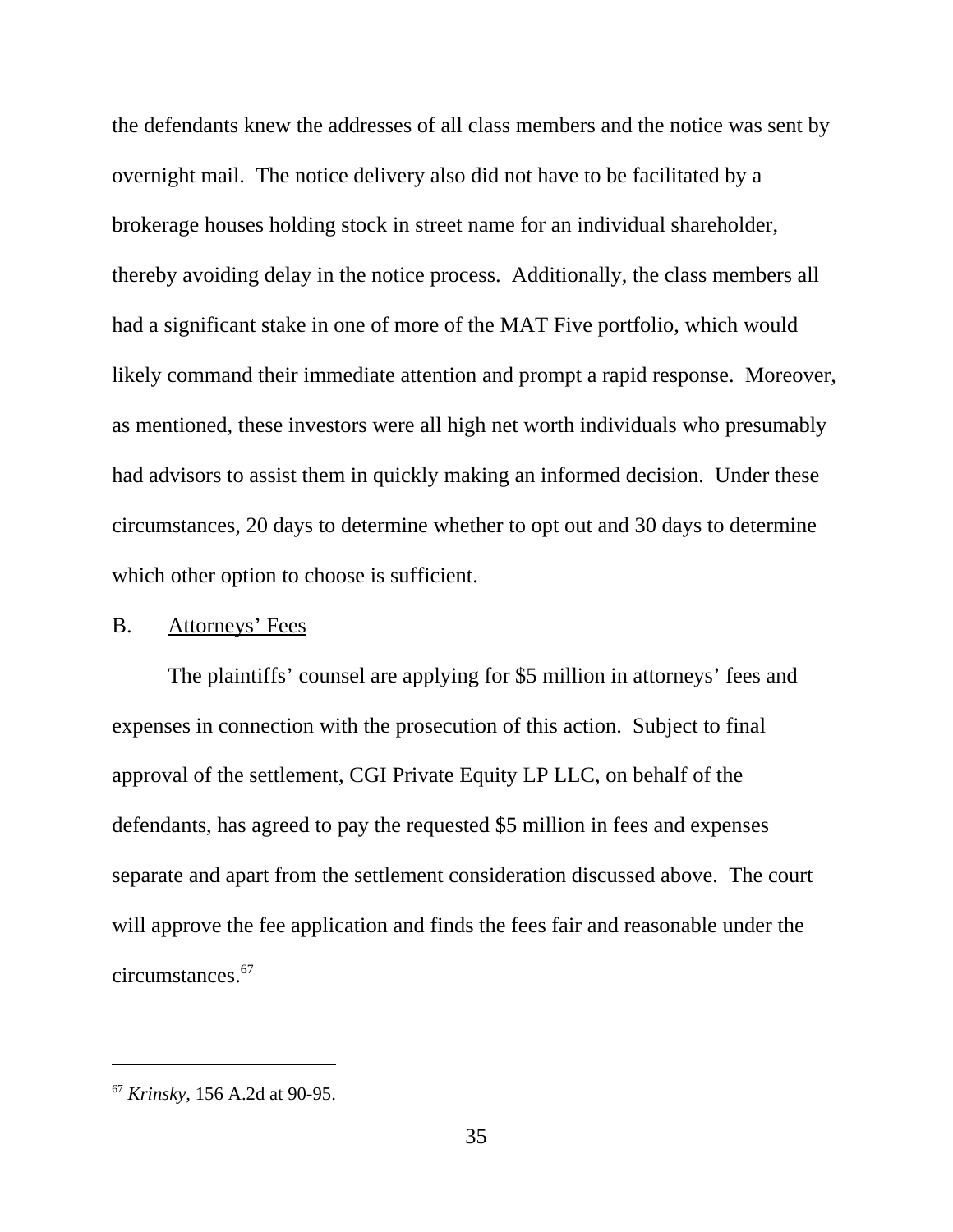The principal factors for the court to consider in determining fee allowances in shareholder actions are: (1) the benefits achieved in the action; (2) the efforts of counsel and the time spent in connection with the case; (3) the contingent nature of the fee; (4) the difficulty of the litigation; and (5) the standing and ability of counsel.68 In Delaware, the benefits achieved in the actions receives the greatest weight in determining the fee award.<sup>69</sup> Here, as a result of the settlement, MAT Five's shareholders received substantial additional disclosures and significant monetary consideration as part of the amended tender offer. The actual up-front cash benefit to be paid to those investors who chose Option 1 is over \$38 million greater than they would have received under the original tender offer. Looking only at this piece of the settlement,<sup>70</sup> the fee request represents less than 14% of benefit achieved. This court has often approved fee requests of 30% or more of the benefits where the settlement benefits are attributable solely to the litigation.<sup>71</sup> The

<sup>68</sup> *See, e.g., Sugarland Indus., Inc. v. Thomas,* 420 A.2d at 149-50 (Del. 1980); *Swacker v. Pennroad Corp.,* 57 A.2d 63, 69 (Del. 1947).

<sup>69</sup> *See, e.g., Sugarland Indus.,* 420 A.2d at 152.

 $70$  Counsel obtained much more than the \$38 million cash benefit, including substantial additional disclosures, multiple options for investors, and the interest share.

<sup>71</sup> *See, e.g., In re Intek Global Corp. S'holders Litig.,* C.A. No. 17207 (Del. Ch. Apr. 24, 2000) [Order]; *In re Home Shopping Network, Inc. S'holder Litig.*, Cons. C.A. No. 12868, Chandler, V.C. (Del. Ch. Jan. 24, 1995) [Order]; *In re USA Cafes, L.P. Litig., Cons*. C.A. No. 11146, Jacobs, V.C. (Del. Ch. June 22, 1994) [Order]; *Wiegand v. Berry Petroleum Co.*, C.A. No. 9316, Jacobs, V.C. (Del. Ch. Nov. 25, 1991) [Order]; *In re Corporate Software, Inc. S'holder Litig.,* Cons. C.A. No. 13209, Allen, C. (Del. Ch. Nov. 15, 1994) [Order]; *In re Berkshire Realty Co., Inc. S'holder Litig.,* C.A. No. 17242, Chandler, C. (Del. Ch. Aug. 10, 2004) [Order]; *In re UnitedGlobalCom, Inc. S'holders Litig.,* Cons. C.A. No. 1012-VCS (Del. Ch. May 16, 2008) [Order]. All the above cases approved fee awards of at least 30%.